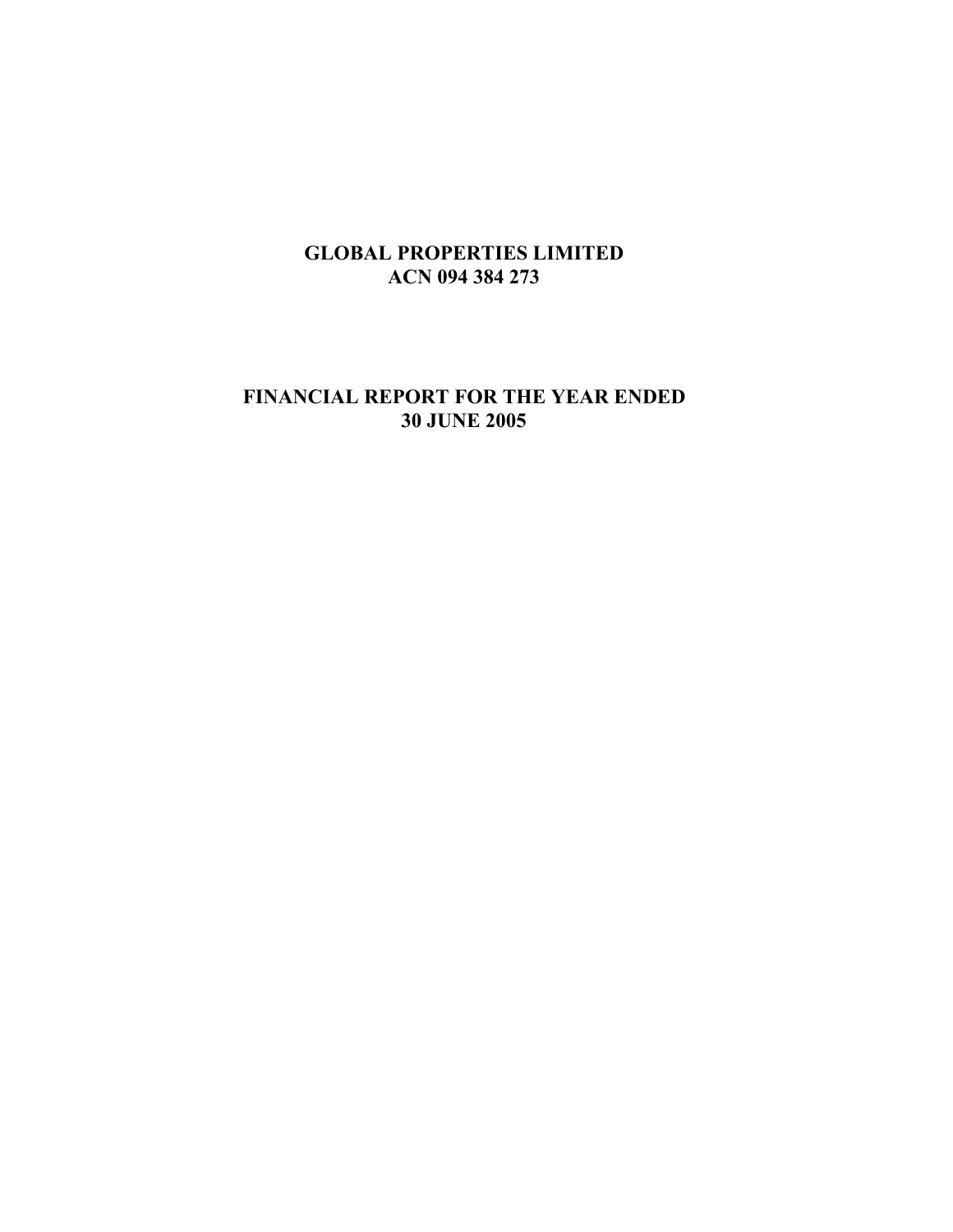## **GLOBAL PROPERTIES LIMITED**

ACN 094 384 273

## **CORPORATE DIRECTORY**

#### **Directors**

Fred Bart (Chairman) Ian Alistair Dennis Cheryl Sarah Bart

#### **Company Secretary**

Ian Alistair Dennis

### **Registered Office**

Suite 2, Level 12 75 Elizabeth Street SYDNEY NSW 2000 Australia

Telephone:- 612 9233 3915 Facsimile:- 612 9232 3411 E-Mail:- gloprop@bigpond.net.au

### **Web site**

## www.gloprop.com.au

#### **Auditor**

Lowy Wilcock & Company Chartered Accountants Level 16 33 Bligh Street Sydney NSW 2000

#### **Share Registry**

Computershare Investor Services Pty Limited Level 3 60 Carrington Street Sydney NSW 2000

GPO Box 7045 Sydney NSW 1115 Australia

Telephone 1300 855 080 or +613 9415 5000 outside Australia

Facsimile 1300 137 341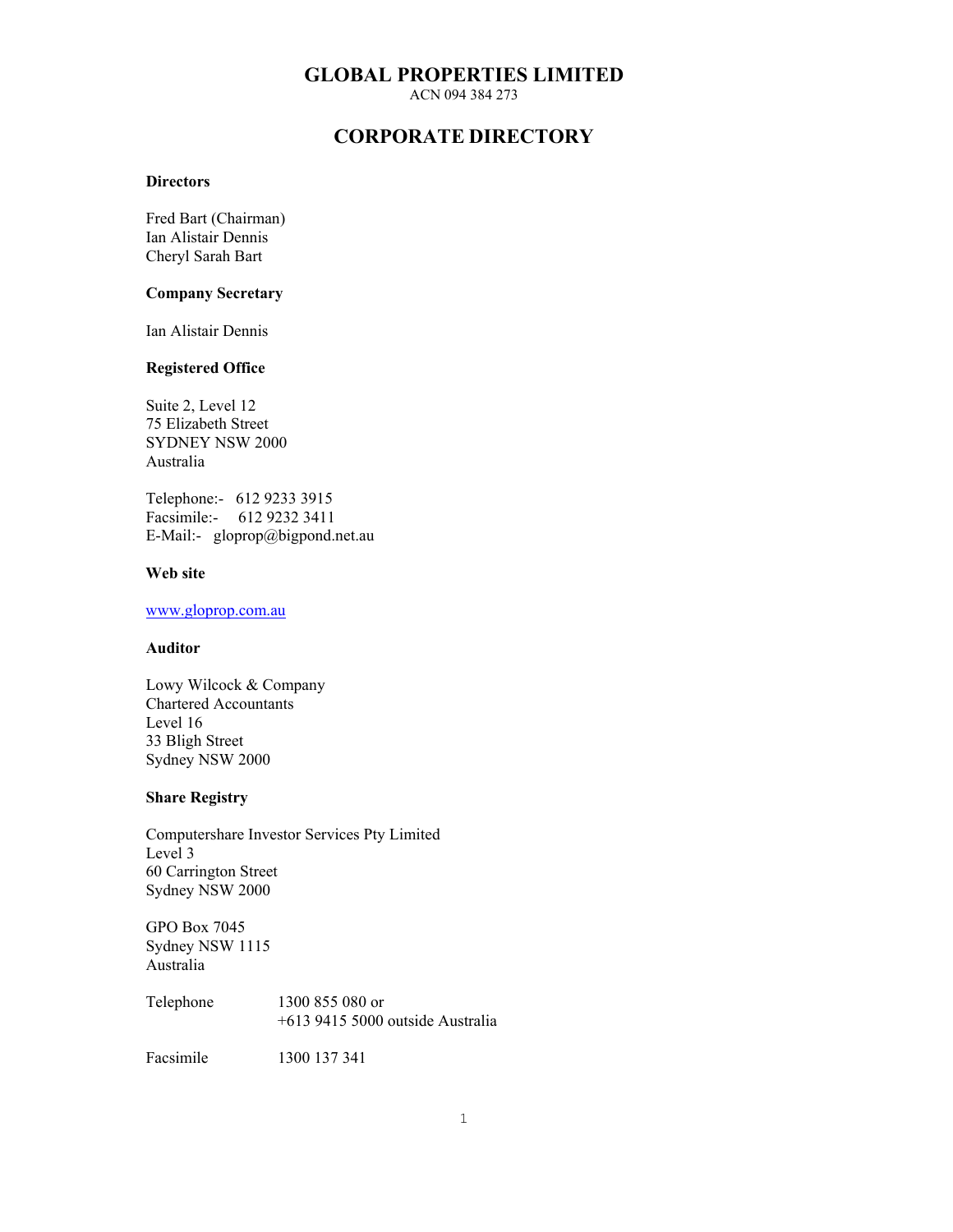## **DIRECTORS' REPORT**

The Directors of Global Properties Limited submit herewith the annual financial report of the company for the financial year ended 30 June 2005. In order to comply with the provisions of the Corporations Act 2001, the directors report as follows:

The names and particulars of the directors of the company during or since the end of the financial year are:

| Name                | <b>Particulars</b>                                                                                                                                                                                                                                                                                                                                                                                                                                                                    |
|---------------------|---------------------------------------------------------------------------------------------------------------------------------------------------------------------------------------------------------------------------------------------------------------------------------------------------------------------------------------------------------------------------------------------------------------------------------------------------------------------------------------|
| Frederick Bart      | Chairman and Chief Executive Officer. A director since 5<br>September 2000. He has been Chairman and Managing<br>Director of numerous private companies since 1980,<br>specialising in manufacturing, property and marketable<br>securities. He is a member of the Australian Institute of<br>Company Directors.                                                                                                                                                                      |
| Ian Alistair Dennis | Non executive director and Company Secretary is a chartered<br>accountant with experience as secretary and director in various<br>public listed mining companies and trusts. He has been in<br>involved the investment banking industry and stockbroking<br>industry for the past ten years. Prior to that, Ian was with<br>KPMG, Chartered Accountants in Sydney. Appointed to the<br>Board on 5 September 2000. He is a member of the Australian<br>Institute of Company Directors. |
| Cheryl Sarah Bart   | Non executive director. Appointed to the Board on 26<br>November 2001. Cheryl Bart is a lawyer and company director.<br>She is a non-executive director of ETSA Utilities, the Alcohol<br>Education and Rehabilitation Foundation, Defence Industry<br>Advisory Board, South Australian Film Corporation, Adelaide<br>Film Festival, Economic Development Board of South<br>Australia and APP Corporation Pty Limited.                                                                |

### **Directorships of other listed companies**

Directorships of other listed companies held by directors in the 3 years immediately before the end of the financial year are as follows:

| Name        | Company                                | Period of directorship |
|-------------|----------------------------------------|------------------------|
| Fred Bart   | Genetic Technologies Limited           | Since May 1996         |
|             | Electro Optic Systems Holdings Limited | Since May 2000         |
| Ian Dennis  | Genetic Technologies Limited           | 1994-2004              |
|             | Electro Optic Systems Holdings Limited | Since May 2000         |
| Cheryl Bart | Electro Optic Systems Holdings Limited | Since September 2001   |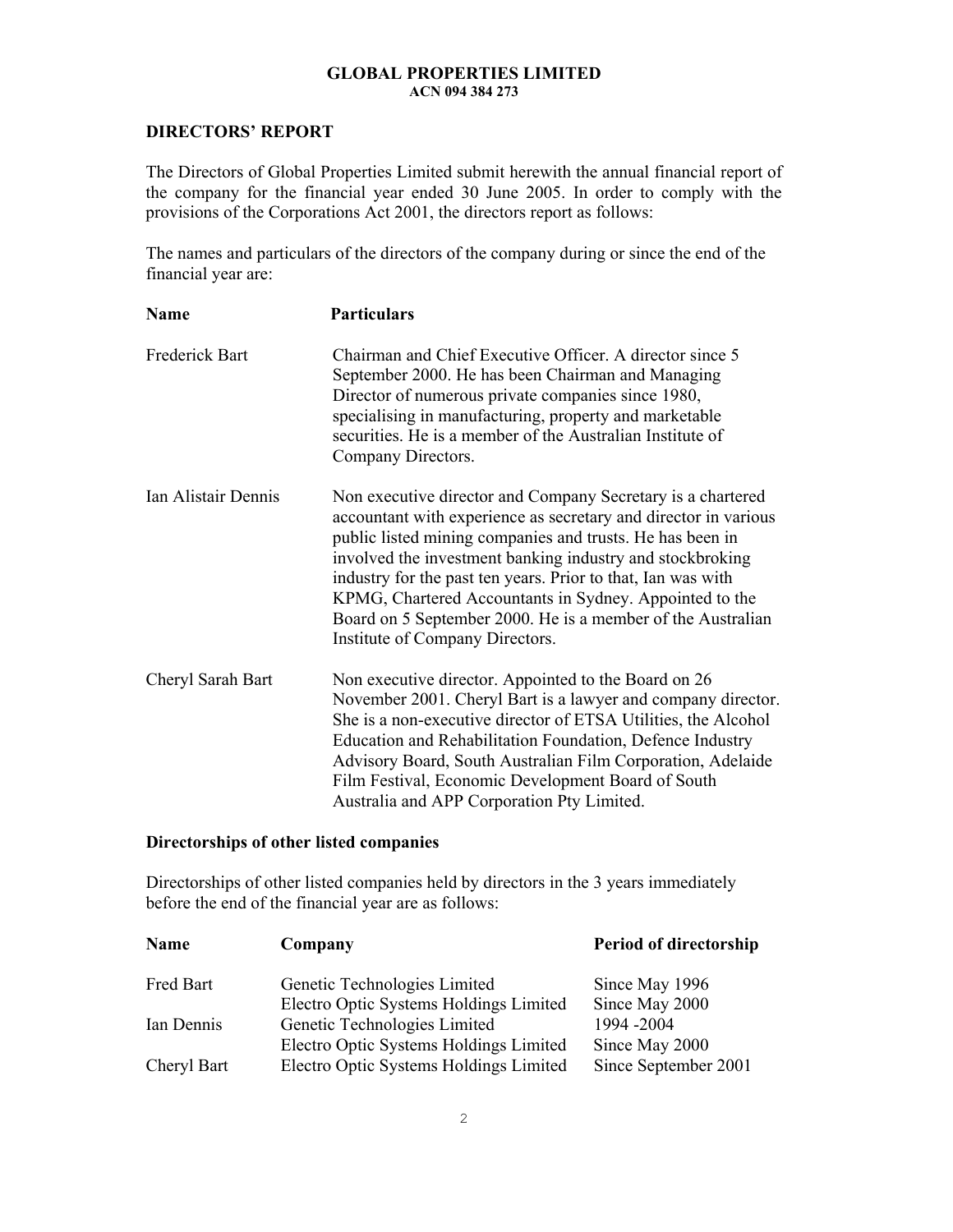## **DIRECTORS' REPORT (CONTINUED)**

## **Principal activities**

The principal activities of the Company are property and other investment activities.

## **Results**

The net loss for the financial year ended to 30 June 2005 was \$29,980 (2004 – Nil).

## **Dividends**

The directors recommend that no dividend be paid and no amount has been paid or declared by way of dividend since the end of the previous financial year and up to the date of this report.

## **Review of operations**

The Company issued a Prospectus dated 29 November 2004 to issue 16,000,000 new ordinary shares at 20 cents each raising \$3,200,000. The issue closed oversubscribed and the Company listed on the Australian Stock Exchange (ASX) on 24 December 2004. On 21 December 2004, the Company settled the purchase of the investment property known as Lots 3, 4, 25 and 45 at 360 Pacific Highway, Crows Nest.

The Company continues to seek good quality property investments and other investments to maximise value for all shareholders.

#### **Changes in state of affairs**

During the financial year there was no significant change in the state of affairs of the company other than that referred to in the financial statements or notes thereto.

#### **Significant events after balance date**

There has not been any matter or circumstance that has arisen since the end of the financial year which is not otherwise dealt with in this report or in the financial statements, that has significantly affected or may significantly affect the operations of the company, the results of those operations or the state of affairs of the company in subsequent financial years.

#### **Future developments**

The company will continue to assess new investment opportunities.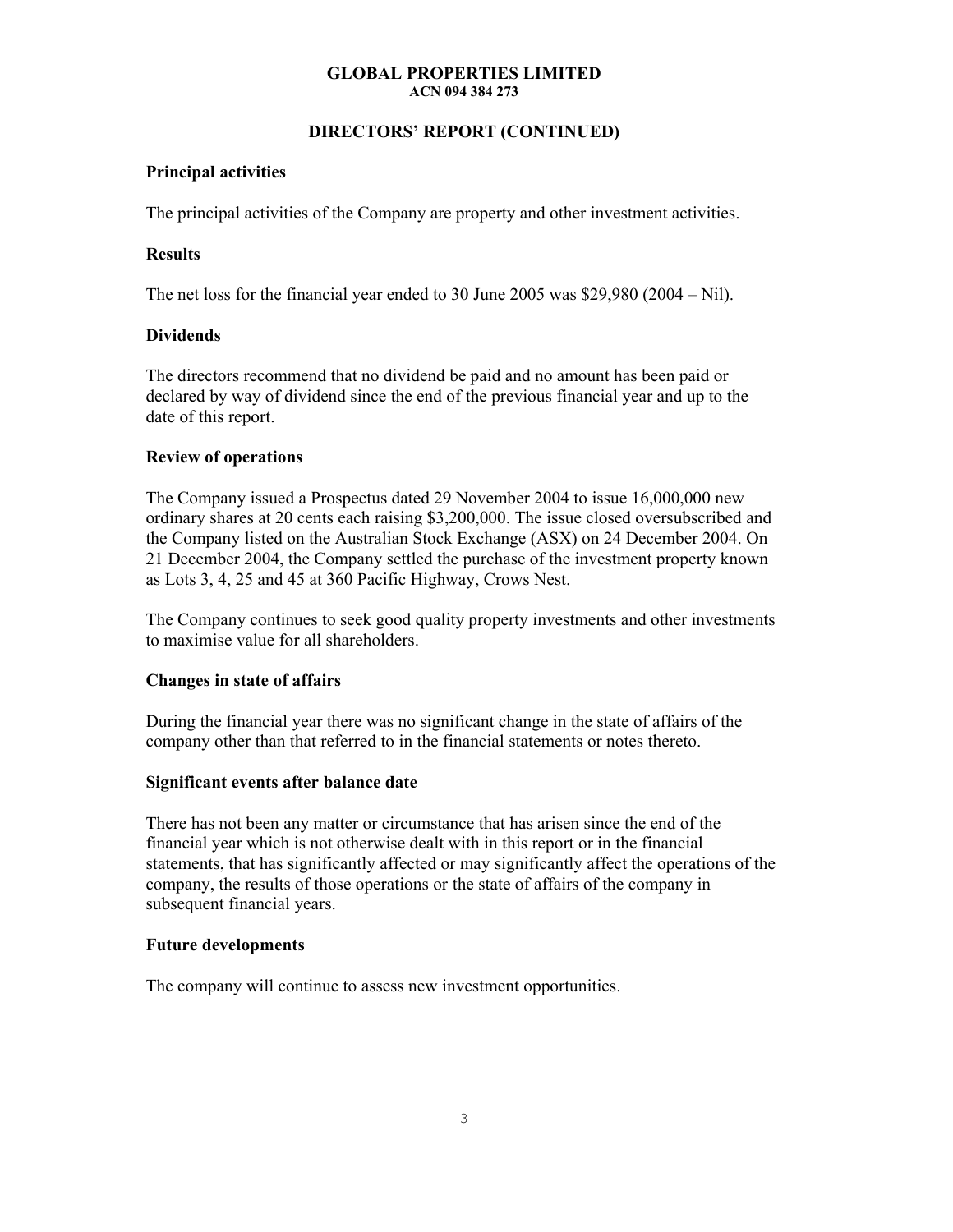## **DIRECTORS' REPORT (CONTINUED)**

### **Indemnification of officers and auditors**

During or since the financial year, the company has not indemnified or made a relevant agreement to indemnify an officer or auditor of the company against a liability incurred as such an officer or auditor. In addition, the company has not paid, or agreed to pay, a premium in respect of a contract insuring against a liability incurred by an officer or auditor.

## **Directors' interests and benefits**

The relevant interest of each director in the share capital of the Company as notified by the directors to the Australian Stock Exchange in accordance with Section 205G(1) of the Corporations Law as at the date of this report are:

| Name        | <b>Ordinary Shares</b> |
|-------------|------------------------|
| Fred Bart   | 5,000,075              |
| Ian Dennis  | 500,050                |
| Cheryl Bart | 500,000                |

Since the end of the previous financial year no director of the company has received or become entitled to receive any benefit (other than a benefit included in the aggregate amount of remuneration received or due and receivable by directors as shown in the accounts) because of a contract made by the company or related corporation with the director or with a firm of which the director is a member, or with a company in which the director has a substantial financial interest. There are no employment contracts for any of the directors.

## **Directors' and senior executive emoluments**

The Directors are responsible for remuneration policies and packages applicable to the Board members and senior executives of the Company. The broad remuneration policy is to ensure the remuneration package properly reflects the person's duties and responsibilities.

There are currently no performance based incentive to directors and senior executives based on the performance of the Company.

Details of the nature and amount of each major element of the emoluments of each director of the Company and the named officers of the Company receiving the highest emoluments are as follows: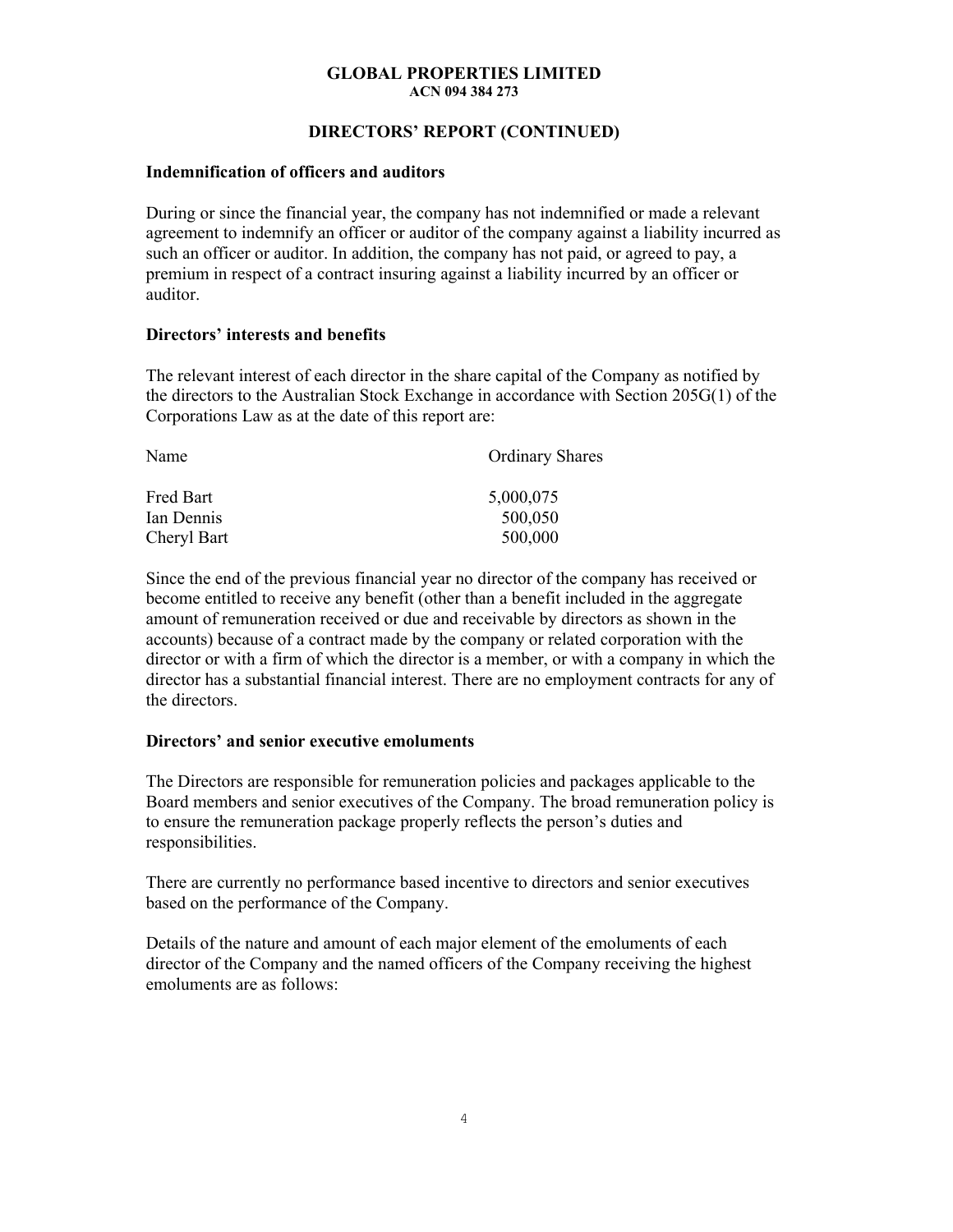#### **DIRECTORS' REPORT (CONTINUED)**

| <b>Director</b>             | <b>Directors Fees</b> |
|-----------------------------|-----------------------|
| Fred Bart - Chairman        | \$7,500               |
| Ian Dennis – Non-executive  | \$7,500               |
| Cheryl Bart – Non-executive | \$7,500               |

The only income of directors from the Company is directors fees.

### **Audit Committee**

Due to the limitations imposed by size, the Company does not have a formally constituted audit committee.

## **Directors' meetings**

During the year the company held four meetings of directors. The attendances of the directors at meetings of the Board were:

|                | Attended | Maximum possible<br>attended |
|----------------|----------|------------------------------|
| Frederick Bart | 4        |                              |
| Ian Dennis     | 4        |                              |
| Cheryl Bart    | Δ        |                              |

## **Non-audit services**

There were no non- audit services provided by the auditors.

#### **Auditor's independence declaration**

The auditor's independence declaration is included on page 6 of the financial report.

Signed in accordance with a resolution of directors made pursuant to s.298(2) of the Corporations Act 2001.

On behalf of the Directors

I A Dennis **Director** 

Dated at Sydney this 19 day of July 2005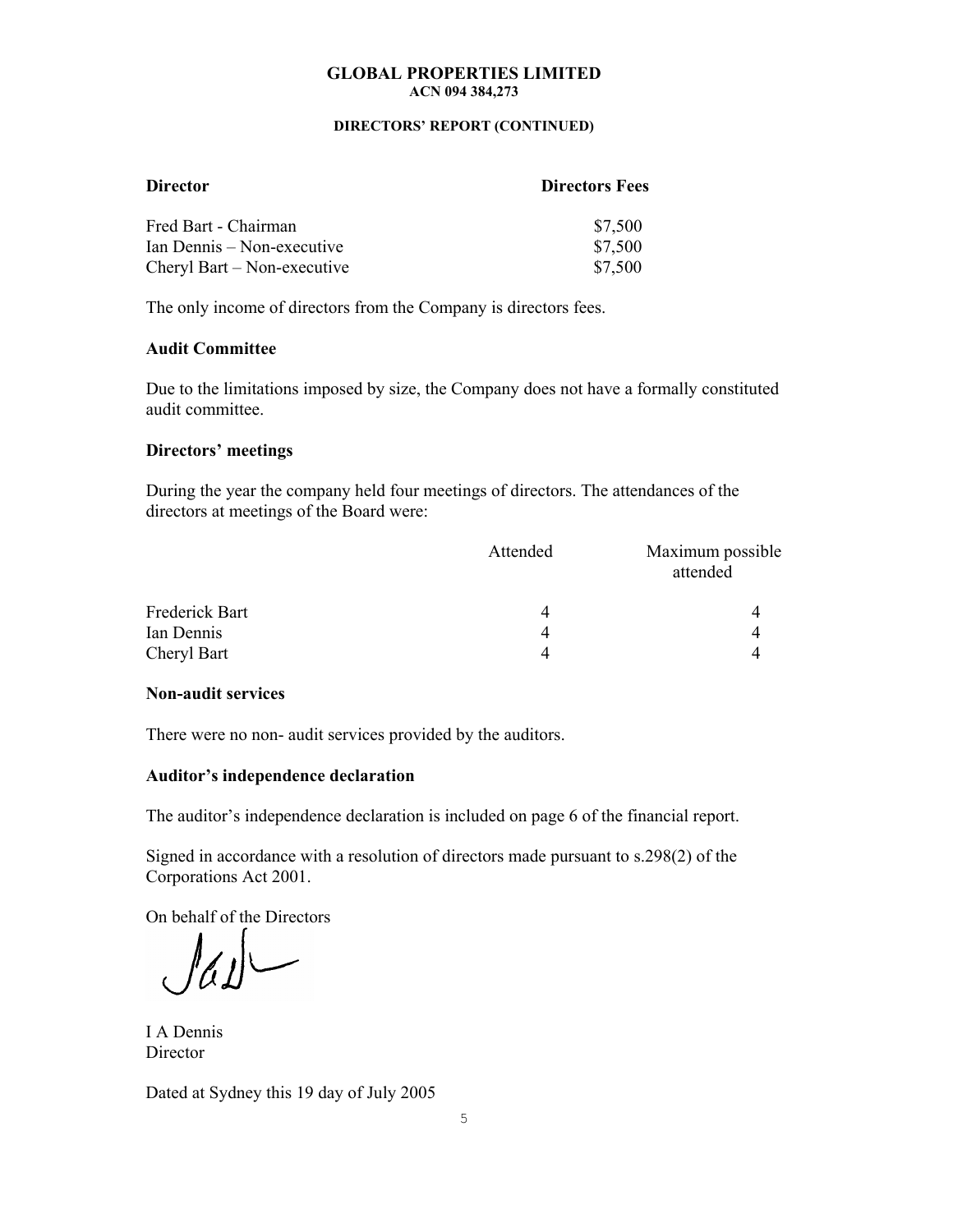## LOWY WILCOCK &  $\overline{C}$   $\overline{O}$



Liability limited by the Accountants Scheme, approved under the Professional Standards Act 1994 (NSW)

16th FLOOR **KINDERSLEY HOUSE** 33 BLIGH STREET **SYDNEY NSW 2000** 

**CORRESPONDENCE TO** GPO BOX 243 SYDNEY NSW 2001

TELEPHONE 02 . 9221 8822 FAX 02 . 9221 5770 email: lowywilcock@lowywilcock.com.au

## **GLOBAL PROPERTIES LIMITED** ACN 094 384 273

## **AUDITOR'S INDEPENDENCE DECLARATION** UNDER SECTION 307C OF THE CORPORATIONS ACT 2001 TO THE DIRECTORS OF GLOBAL PROPERTIES LIMITED

I declare that, to the best of my knowledge and belief, during the year ended 30 June. 2005 there have been:

 $(i)$ no contraventions of the auditor independence requirements as set out in the Corporations Act 2001 in relation to the audit; and

no contraventions of any applicable code of professional conduct in  $(ii)$ relation to the audit.

al lll

Lowy Wilcock & Co **Chartered Accountants** ROBERT M LOW<sup>S</sup>

Sydney

Date 19th July, 2005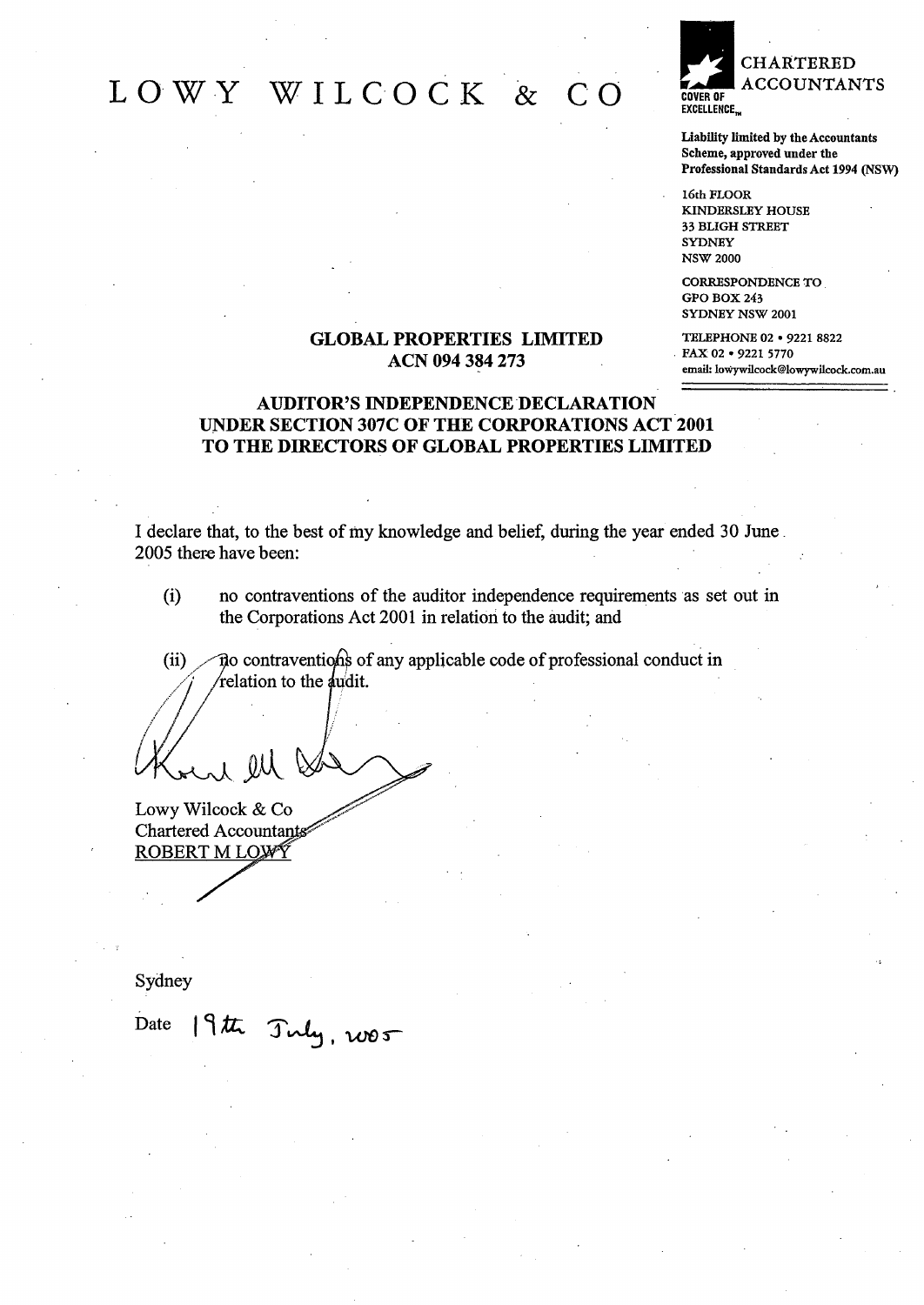## LOWY WILCOCK &  $\bigcap$



Liability limited by the Accountants Scheme, approved under the Professional Standards Act 1994 (NSW)

16th FLOOR **KINDERSLEY HOUSE 33 BLIGH STREET** SYDNEY **NSW 2000** 

CORRESPONDENCE TO GPO BOX 243 SYDNEY NSW 2001

TELEPHONE 02 . 9221 8822 FAX 02 . 9221 5770 email: lowywilcock@lowywilcock.com.au

## **GLOBAL PROPERTIES LIMITED** ACN 094 384 273

## **INDEPENDENT AUDIT REPORT** TO THE MEMBERS OF GLOBAL PROPERTIES LIMITED

#### **Scope**

We have audited the Financial Statements of Growth Properties Limited for the financial year ended 30 June 2005 as set out on pages 9 to 25.

The company's directors are responsible for the financial report. We have conducted an independent audit of this financial report in order to express an opinion on it to the members of the Company.

Our audit has been conducted in accordance with Australian Auditing Standards to provide reasonable assurance whether the financial report is free of material misstatement. Our procedures included examination, on a test basis, of evidence supporting the amounts and other disclosures in the financial report, and the evaluation of accounting policies and significant accounting estimates. These procedures have been undertaken to form an opinion as to whether, in all material respects, the financial report is presented fairly in accordance with Accounting Standards and other mandatory professional reporting requirements in Australia and statutory requirements so as to present a view which is consistent with our understanding of the company's financial position, and performance as represented by the results of it's operations and cash flows.

The audit opinion expressed in this report has been formed on the above basis.

#### Independence

In accordance with ASIC Class Order 05/83, we declare to the best of our knowledge and belief that the auditor's independence declaration set out on page 6 of the financial report has not changed as at the date of providing our audit opinion.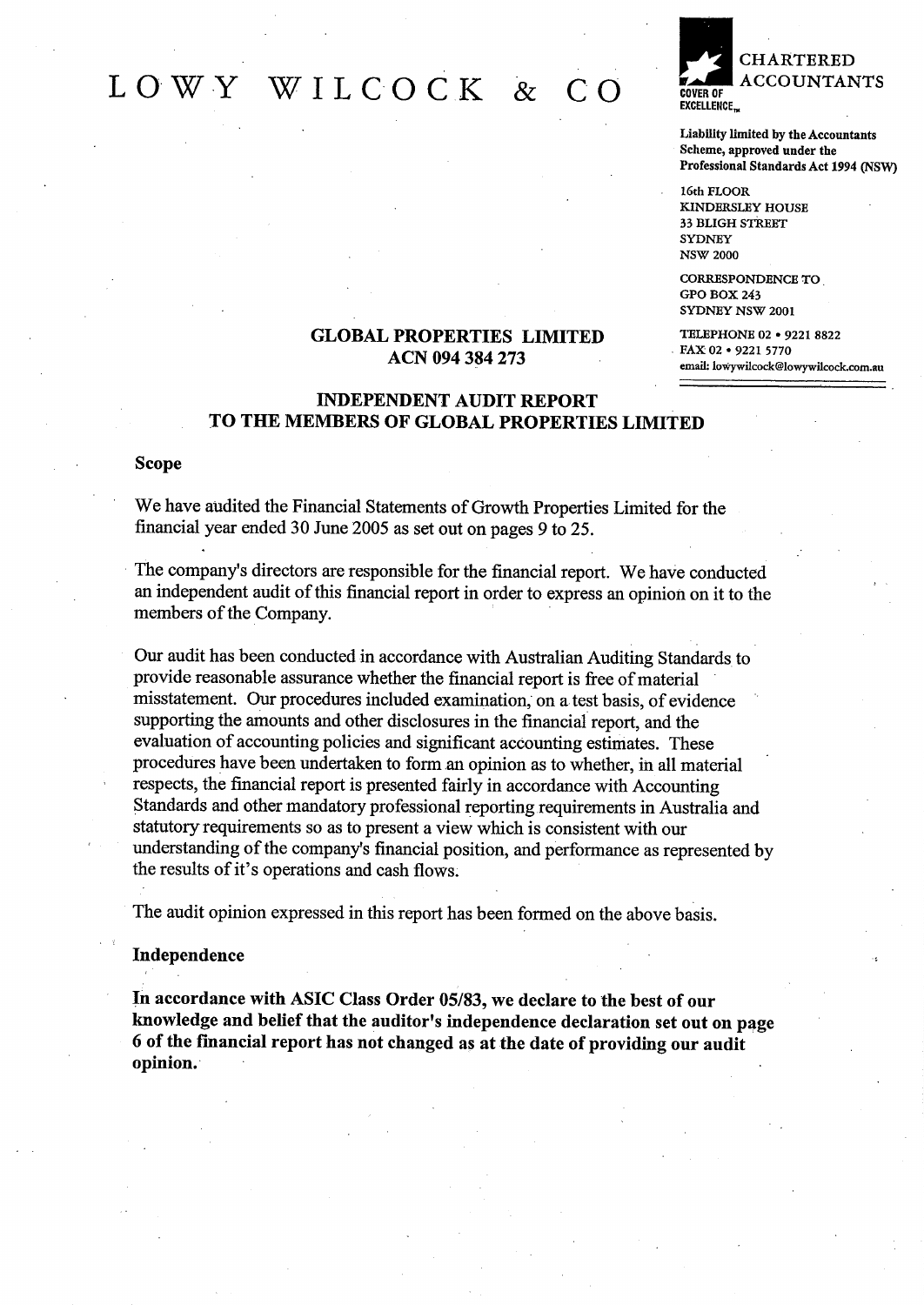## **INDEPENDENT AUDIT REPORT** TO THE MEMBERS OF GLOBAL PROPERTIES LIMITED (Continued)

## **Audit Opinion**

In our opinion the financial report of Global Properties Limited is in accordance with:

- $(a)$ the Corporations Act 2001, including:
	- $(i)$ giving a true and fair view of the company's position as at 30th June, 2005 and of their performance for the year ended on that date: and
	- $(ii)$ complying with Accounting Standards in Australia and the Corporations Regulations 2001; and
- $(b)$ other mandatory professional reporting requirements in Australia.

Lowy Wilcock & Co Chartered Accountants ROBERT M LOWY

Sydney

Date 19th July, 2005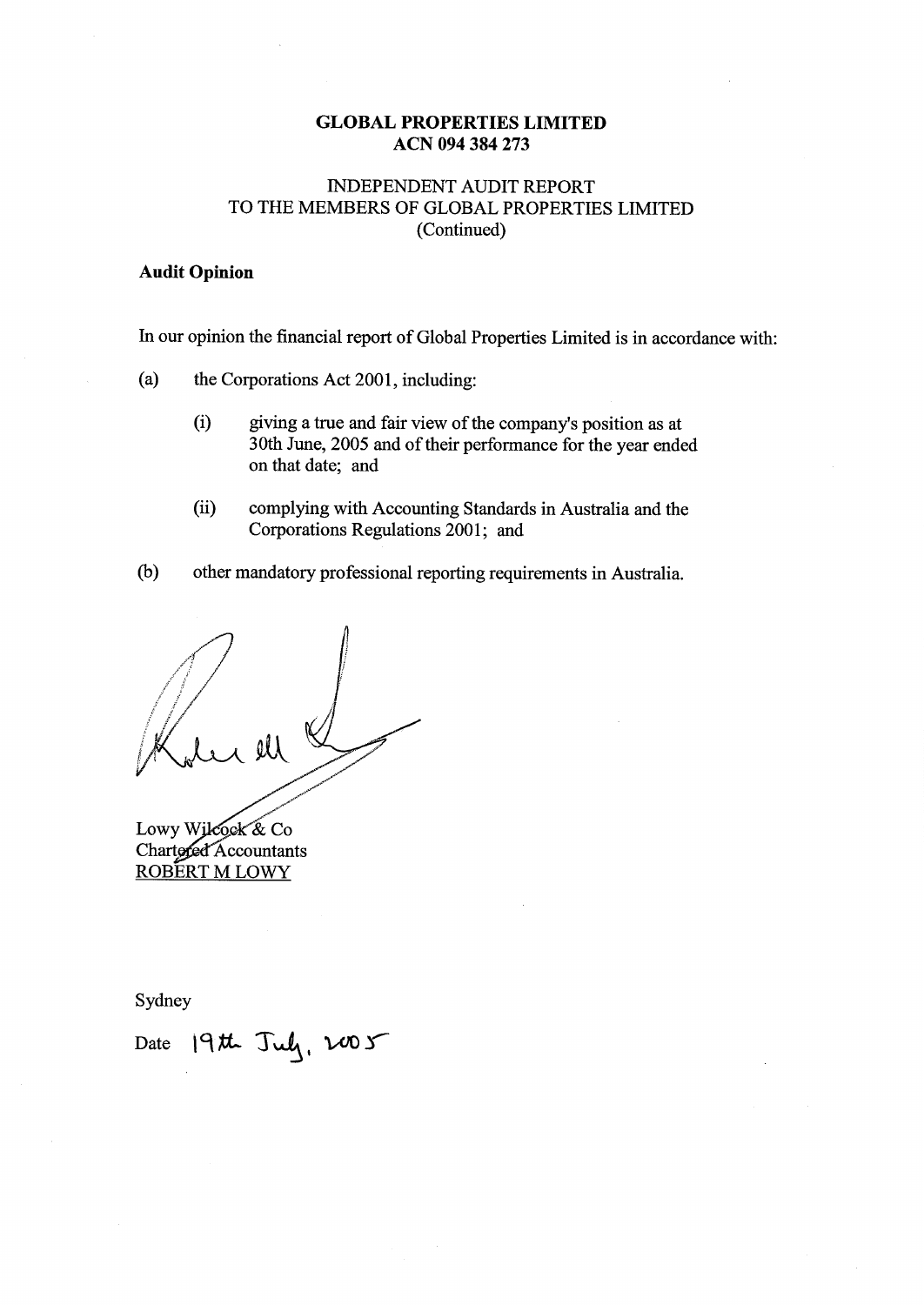## **DIRECTORS' DECLARATION**

The directors declare that:

- (a) in the directors' opinion, there are reasonable grounds to believe the company will be able to pay its debts as and when they become due and payable;
- (b) in the directors' opinion, the attached financial statements and notes thereto are in accordance with the Corporations Act 2001, including compliance with accounting standards and give a true and fair view of the financial position and performance of the company; and
- (c) the directors have been given the declarations required by s.259A of the Corporations Act.

Signed in accordance with a resolution of the directors made pursuant to s.295(5) of the Corporations Act 2001.

On behalf of the Directors

 $\int d\mu$ 

I A Dennis Director

Dated at Sydney this 19 day of July 2005.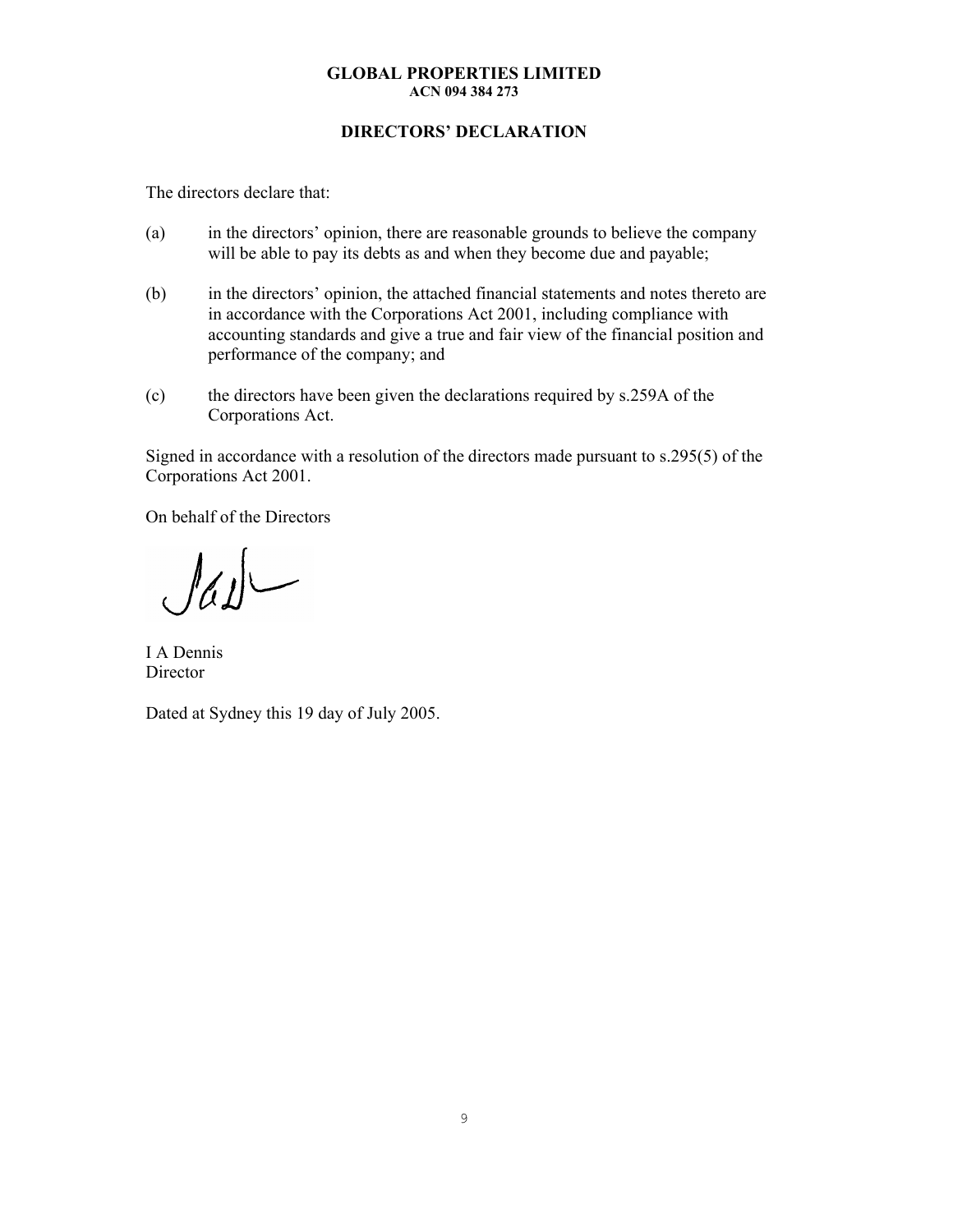## **STATEMENT OF FINANCIAL PERFORMANCE FOR THE FINANCIAL YEAR ENDED 30 JUNE 2005**

|                                                                                                                       | Note | 2005                                          | 2004<br>\$ |
|-----------------------------------------------------------------------------------------------------------------------|------|-----------------------------------------------|------------|
| Revenue from ordinary activities                                                                                      | 2    | 144,065                                       |            |
| Borrowing expenses<br>Directors fees<br>Interest paid<br>Property expenses<br>Other expenses from ordinary activities |      | 8,324<br>22,500<br>35,911<br>21,820<br>85,490 |            |
| <b>Profit /(loss) from ordinary activities</b><br>before income tax                                                   | 2    | (29,980)                                      |            |
| Income tax expense relating to ordinary<br>activities                                                                 | 3    |                                               |            |
| <b>Profit /(loss) from ordinary activities</b><br>after related income tax                                            |      | (29,980)                                      |            |
| Total changes in equity other than those<br>resulting from transactions with owners<br>as owners                      |      | (29,980)                                      |            |
| <b>Earnings per share</b>                                                                                             |      |                                               |            |
| Basic and diluted (cents per share)                                                                                   | 4    | (0.004)                                       |            |

The statements of financial performance are to be read in conjunction with the notes to the financial statements on pages 13 to 25.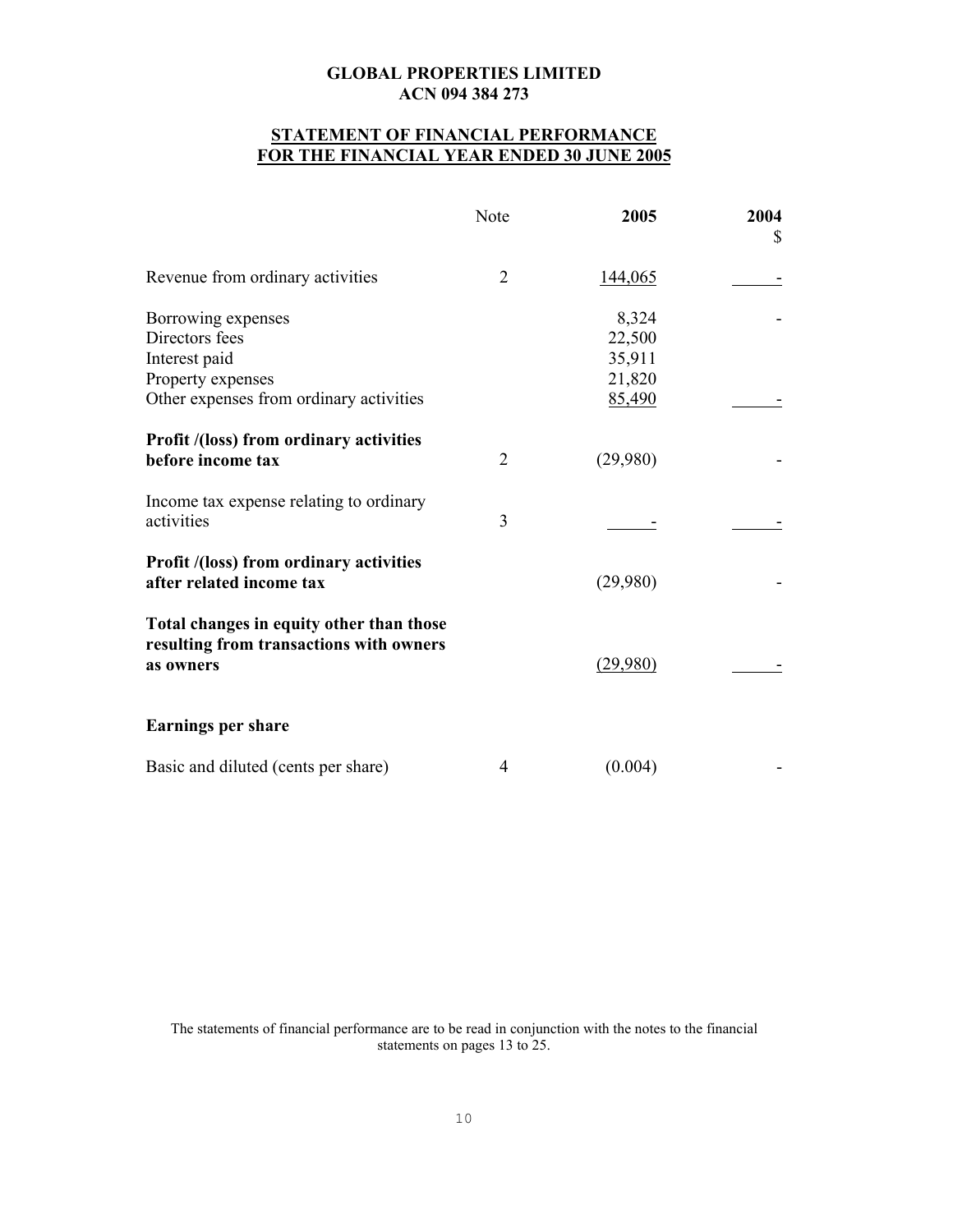## **STATEMENT OF FINANCIAL POSITION AS AT 30 JUNE 2005**

|                                                 | Note                       | 2005                                  | 2004<br>\$ |
|-------------------------------------------------|----------------------------|---------------------------------------|------------|
| <b>CURRENT ASSETS</b>                           |                            |                                       |            |
| Cash<br>Receivables<br>Other financial assets   | 6<br>$\boldsymbol{7}$<br>8 | 2,067,875<br>17,061<br>2,000          | 25         |
| <b>TOTAL CURRENT ASSETS</b>                     |                            | 2,086,936                             | 25         |
| NON CURRENT ASSETS                              |                            |                                       |            |
| Investment property<br>Intangible asset         | 9<br>10                    | 1,996,737<br><b>Contract Contract</b> | 2,000      |
| TOTAL NON CURRENT ASSETS                        |                            | 1,996,737                             | 2,000      |
| <b>TOTAL ASSETS</b>                             |                            | 4,083,673                             | 2,025      |
| <b>CURRENT LIABILITIES</b>                      |                            |                                       |            |
| Payables<br>Interest bearing liabilities        | 11<br>12                   | 13,628<br>900,000                     | 2,000      |
| <b>TOTAL CURRENT LIABILITIES</b>                |                            | 913,628                               | 2,000      |
| <b>TOTAL LIABILITIES</b>                        |                            | 913,628                               | 2,000      |
| <b>NET ASSETS</b>                               |                            | 3,170,045                             | 25         |
| <b>EQUITY</b>                                   |                            |                                       |            |
| Contributed equity<br><b>Accumulated losses</b> | 13<br>14                   | 3,200,025<br>(29,980)                 | 25         |
| <b>TOTAL EQUITY</b>                             |                            | 3,170,045                             | 25         |

The statements of financial position are to be read in conjunction with the notes to the financial statements set out on pages 13 to 25.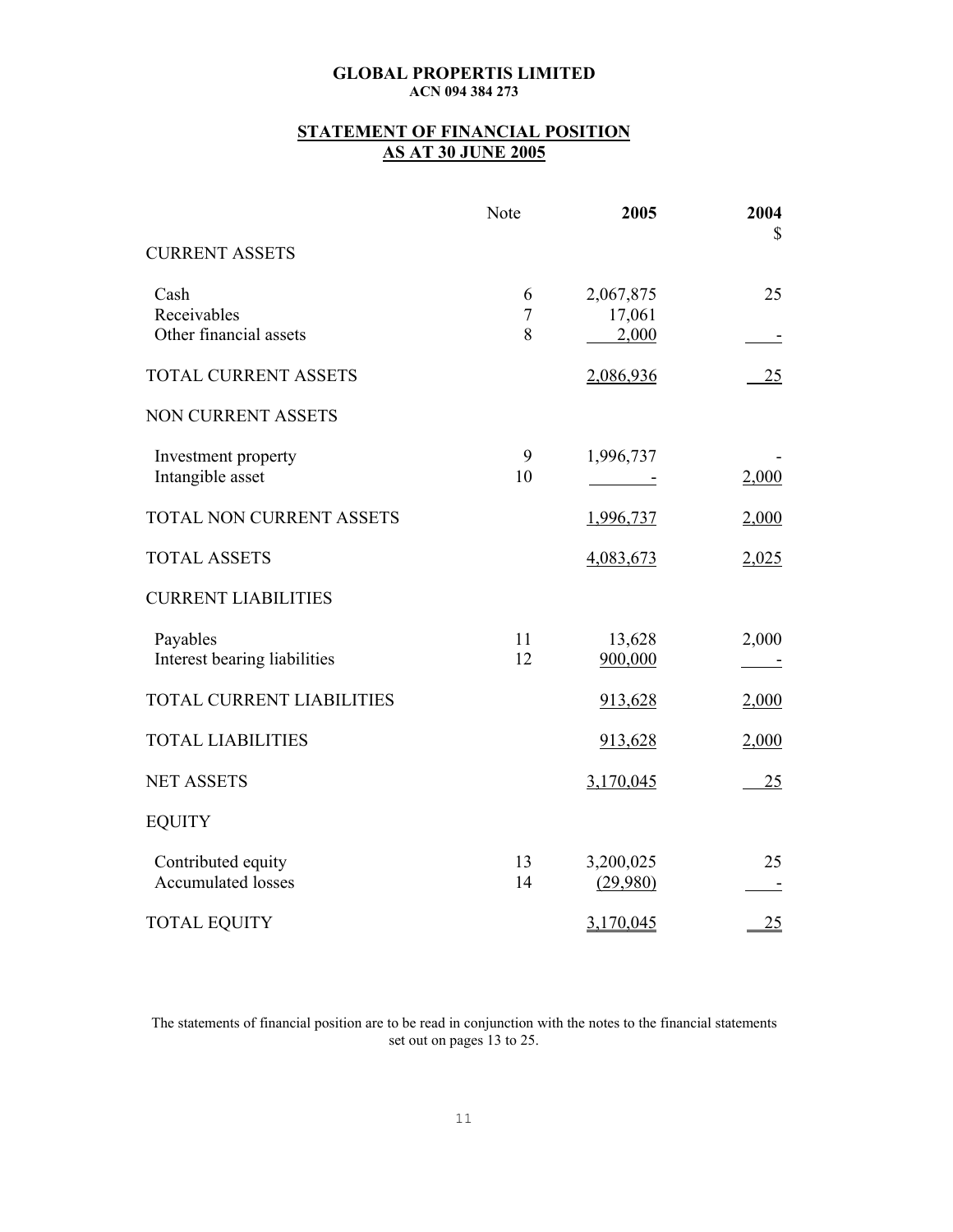## **STATEMENT OF CASH FLOWS FOR THE FINANCIAL YEAR ENDED FOR THE YEAR ENDED 30 JUNE 2005**

|                                                                                                 | <b>Notes</b> | 2005                                | 2004<br>\$       |
|-------------------------------------------------------------------------------------------------|--------------|-------------------------------------|------------------|
| <b>Cash flows from operating activities</b>                                                     |              |                                     |                  |
| Receipts from customers<br>Payments to suppliers and employees<br>Interest received             |              | 73,109<br>(167,904)<br>63,382       |                  |
| Net cash outflows from operating activities                                                     | 15           | (31, 413)                           |                  |
| <b>Cash flows from investing activities</b>                                                     |              |                                     |                  |
| Payment for property, plant and equipment<br>Payment for investments                            |              | (1,996,737)<br>(2,000)              |                  |
| Net cash outflows from investing activities                                                     |              | (1,998,737)                         |                  |
| <b>Cash flows from financing activities</b>                                                     |              |                                     |                  |
| Proceeds from issue of equity securities<br>Proceeds from borrowings<br>Repayment of borrowings |              | 3,200,000<br>1,033,000<br>(135,000) |                  |
| Net cash provided by financing activities                                                       |              | 4,098,000                           |                  |
| Net increase in cash held                                                                       |              | 2,067,850                           |                  |
| Cash at the beginning of the financial year                                                     |              | 25                                  | 25               |
| Cash at the end of the financial year                                                           | 6            | 2,067,875                           | $\underline{25}$ |

The statement of cash flows are to be read in conjunction with the notes to the financial statements set out on pages 13 to 25.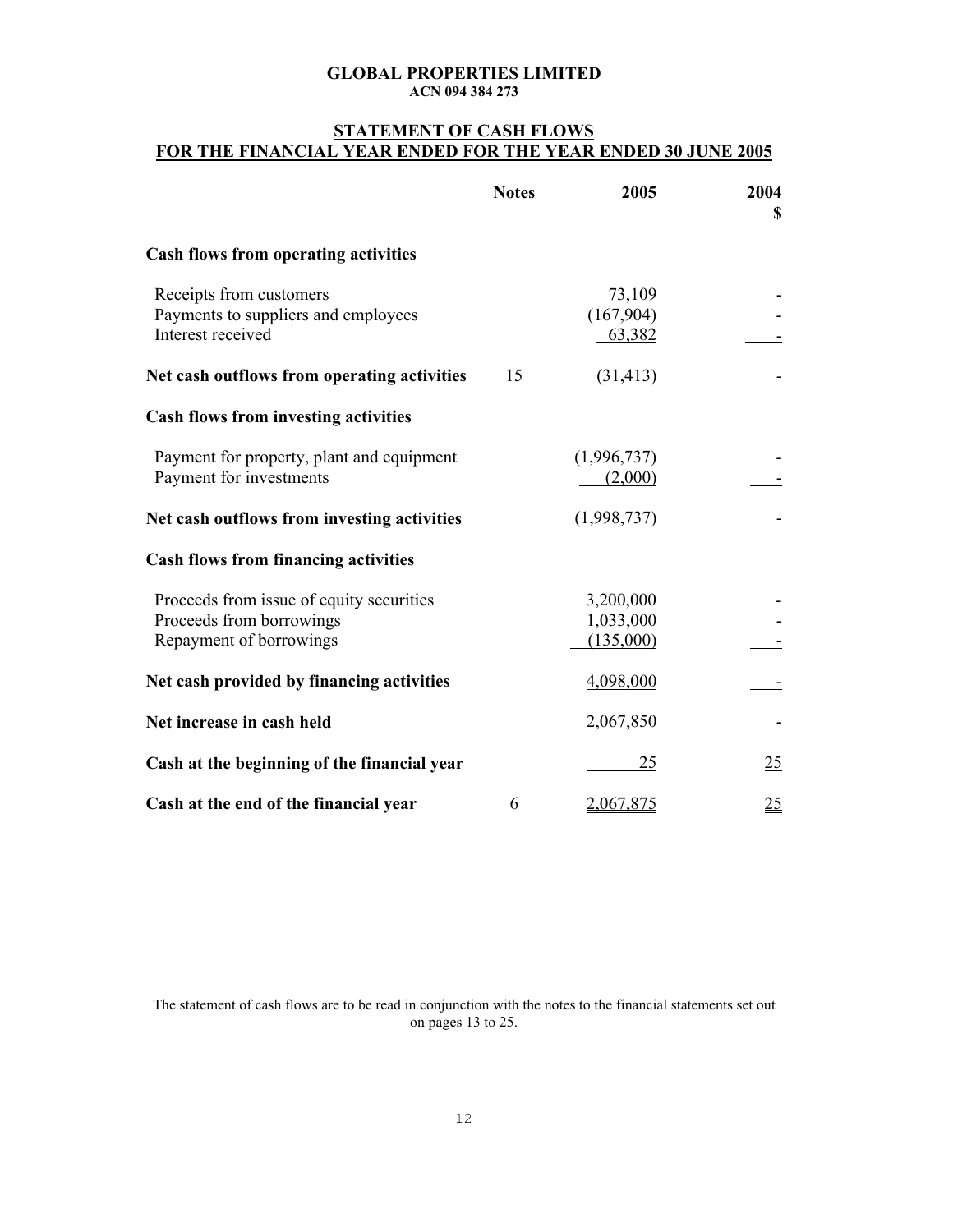## **NOTES TO AND FORMING PART OF THE FINANCIAL STATEMENTS FOR THE FINANCIAL YEAR ENDED 30 JUNE 2005**

### 1. **Summary of Significant Accounting Policies**

The principal accounting policies adopted by Global Properties Limited are stated in order to assist in the understanding of the financial report. These policies have been consistently applied except as otherwise indicated.

The financial report is a general purpose financial report which has been prepared in accordance with applicable Accounting Standards, other mandatory professional reporting requirements (Urgent Issues Group Consensus Views) and the Corporations Act 2001. The financial report has been prepared on an accruals basis and is based on historical costs and does not take into account changing money values or, except where stated, current valuations of non-current assets. Cost is based on the fair values of the consideration given in exchange for assets. Except where indicated, the accounting policies have been consistently applied.

## (a) **Income Tax**

The company adopts the income statement liability method of tax effect accounting.

Income tax expense is calculated on pre-tax accounting profit adjusted for permanent differences. The tax effect of timing differences, which arise from items being brought to account in different periods for income tax and accounting purposes, is carried forward in the statement of financial position as a deferred tax asset or a provision for deferred tax liability.

Deferred tax assets are not brought to account unless realisation of the asset is assured beyond reasonable doubt. Deferred tax assets relating to tax losses are only brought to account when their realisation is virtually certain.

The Company is not taxed as a private company.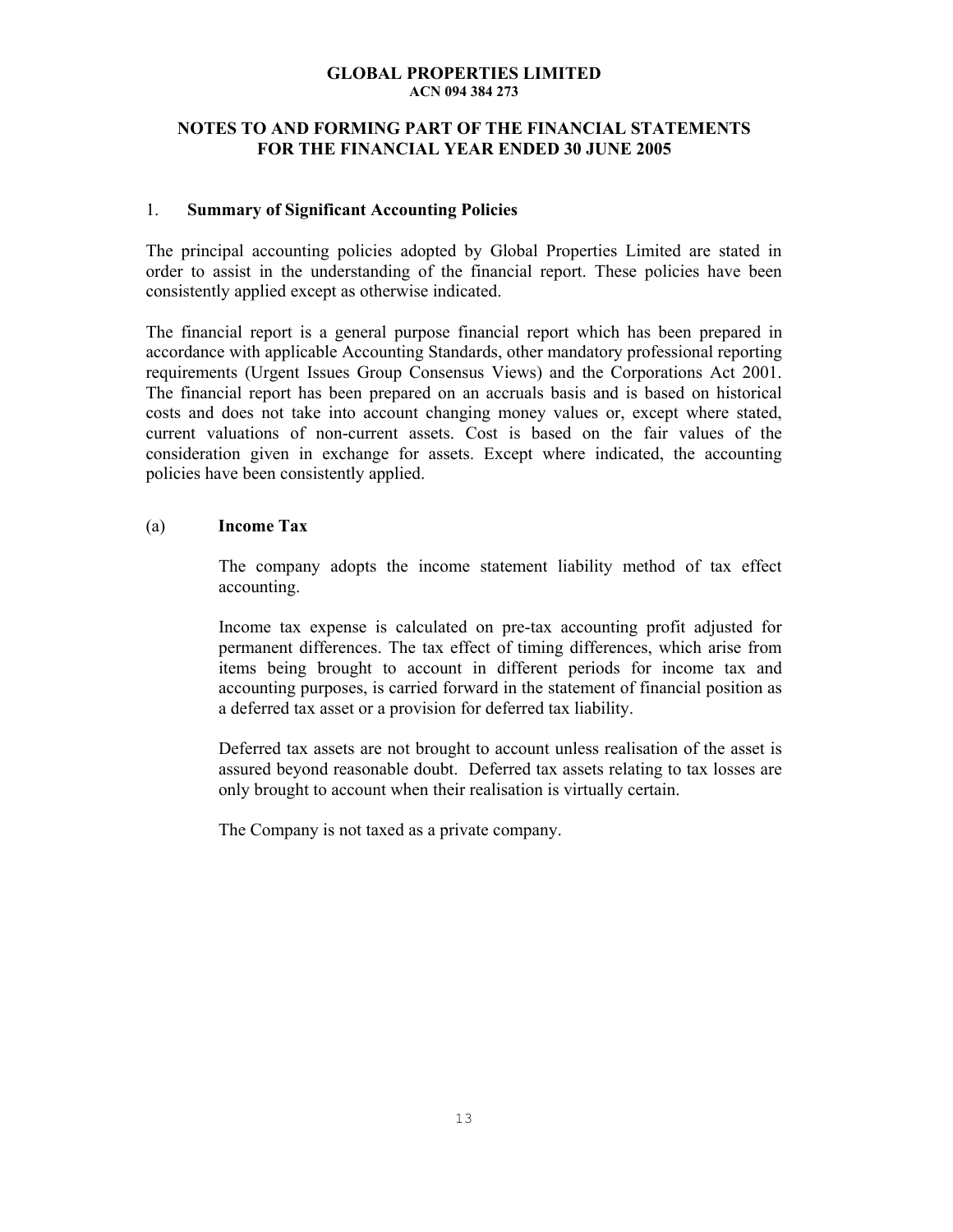## **NOTES TO AND FORMING PART OF THE FINANCIAL STATEMENTS FOR THE FINANCIAL YEAR ENDED 30 JUNE 2005 (Continued)**

### (b) **Property Plant and Equipment**

Items of property, plant and equipment are carried at cost less, where applicable, any accumulated depreciation or amortisation. The carrying amount of property, plant and equipment is reviewed at each reporting date by directors to ensure it is not in excess of the recoverable amount of those assets. The recoverable amount is assessed on the basis of the expected net cash flows which will be received from the assets employment and subsequent disposal.

The expected net cash flows have not been discounted to present values in determining recoverable amounts.

The depreciable amount of all fixed assets including buildings and capitalised leased assets, but excluding freehold land, are depreciated over their estimated useful lives commencing from the time the asset is held ready for use. Properties held for investment purposes are not subject to a depreciation charge.

### (c) **Non – Current Assets**

The carrying amounts of all non-current assets are reviewed to determine whether they are in excess of their recoverable amount at balance date. If the carrying amount of a non-current asset exceeds the recoverable amount, the asset is written down to the lower amount. In assessing recoverable amounts the relevant cash flows have not been discounted to their present value.

## (d) **Cash Flows**

 For the purposes of the statement of cash flows, cash includes cash on hand and at call deposits with banks or financial institutions, investments in money market instruments maturing within less than two months and net of bank overdrafts.

## (e) **Investments**

#### Other Companies

 Shares in unlisted companies are carried at the lower of cost, and recoverable amount, being a Directors' valuation based on market values at the time of valuation. Dividends are brought to account as they are received.

Shares in listed companies are carried at the lower of cost and market value. Cost is allocated on an average basis.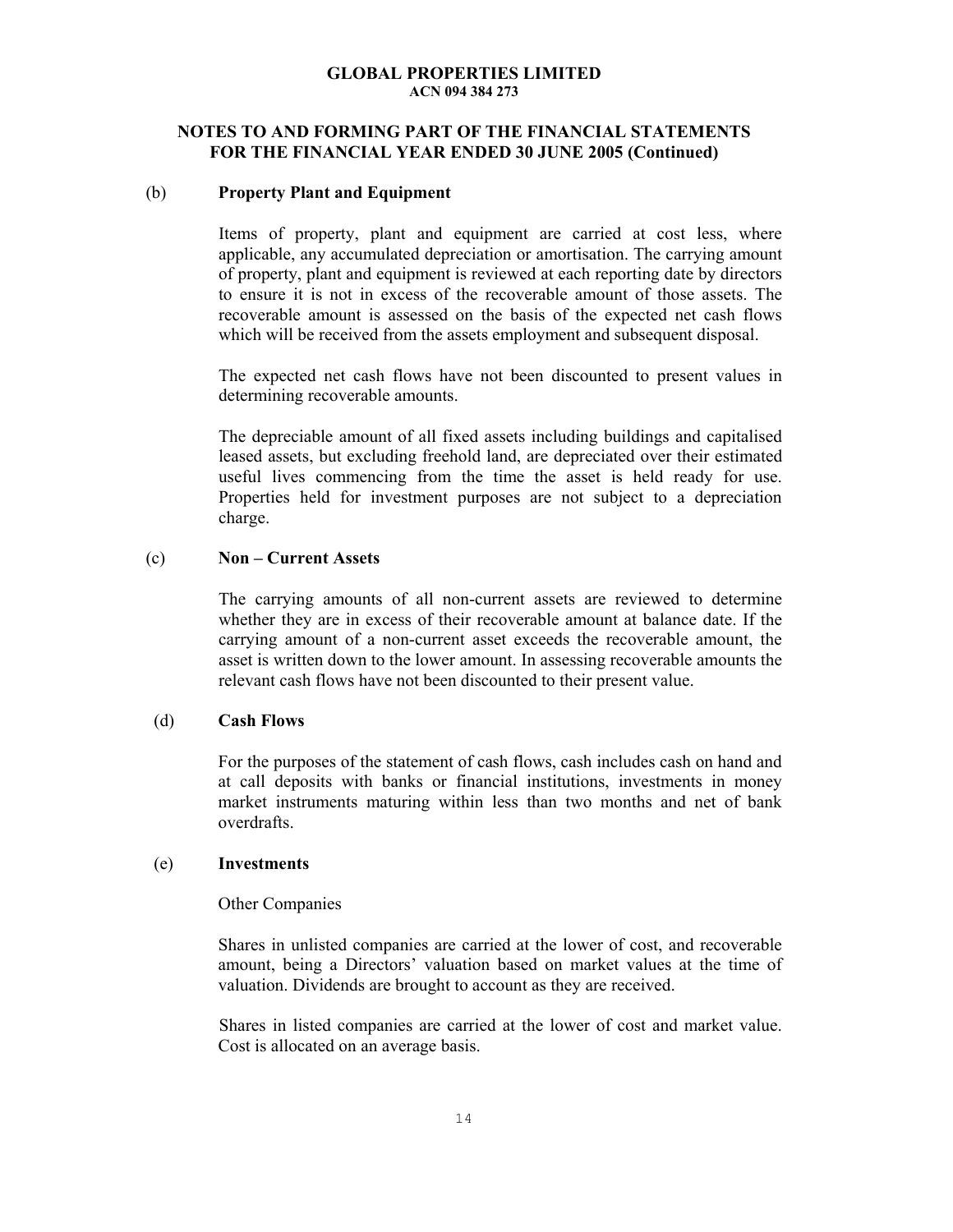## **NOTES TO AND FORMING PART OF THE FINANCIAL STATEMENTS FOR THE FINANCIAL YEAR ENDED 30 JUNE 2005 (Continued)**

#### (f) **Accounts Payable**

Liabilities are recognised for amounts to be paid in the future for goods purchased or services rendered, whether or not billed to the company. Trade accounts are normally settled within 30 days.

#### (g) **Revenue Recognition**

 Rental revenue comprises revenue earned from the rental of the premises at 360 Pacific Highway, Crows Nest, New South Wales. Rental revenue is recognised when the rent in respect of the premises is receivable.

Interest income is recognised as it accrues.

## (h) **Goods and Services Tax**

Revenues, expenses and assets are recognised net of the amount of goods and services tax (GST), except:

- i. where the amount of GST incurred is not recoverable from the taxation authority, it is recognised as part of the cost of acquisition of an asset or as part of an item of expense; or
- ii. for receivables and payables which are recognised inclusive of GST.

The net amount of GST recoverable from, or payable to, the taxation authority is included as part of receivables or payables.

Cash flows are included in the statement of cash flows on a gross basis. The GST component of cash flows arising from investing and financing activities which is recoverable from, or payable to, the taxation authority is classified as operating cash flows.

#### (i) **Acquisition of Assets**

Assets acquired are recorded at the cost of acquisition, being the purchase consideration determined as at the date of acquisition plus costs incidental to the acquisition.

## (j) **Interest-Bearing Liabilities**

Bills of exchange are recorded at an amount equal to the net proceeds received, with the premium or discount amortised over the period until maturity. Interest expense is recognised on an effective yield basis.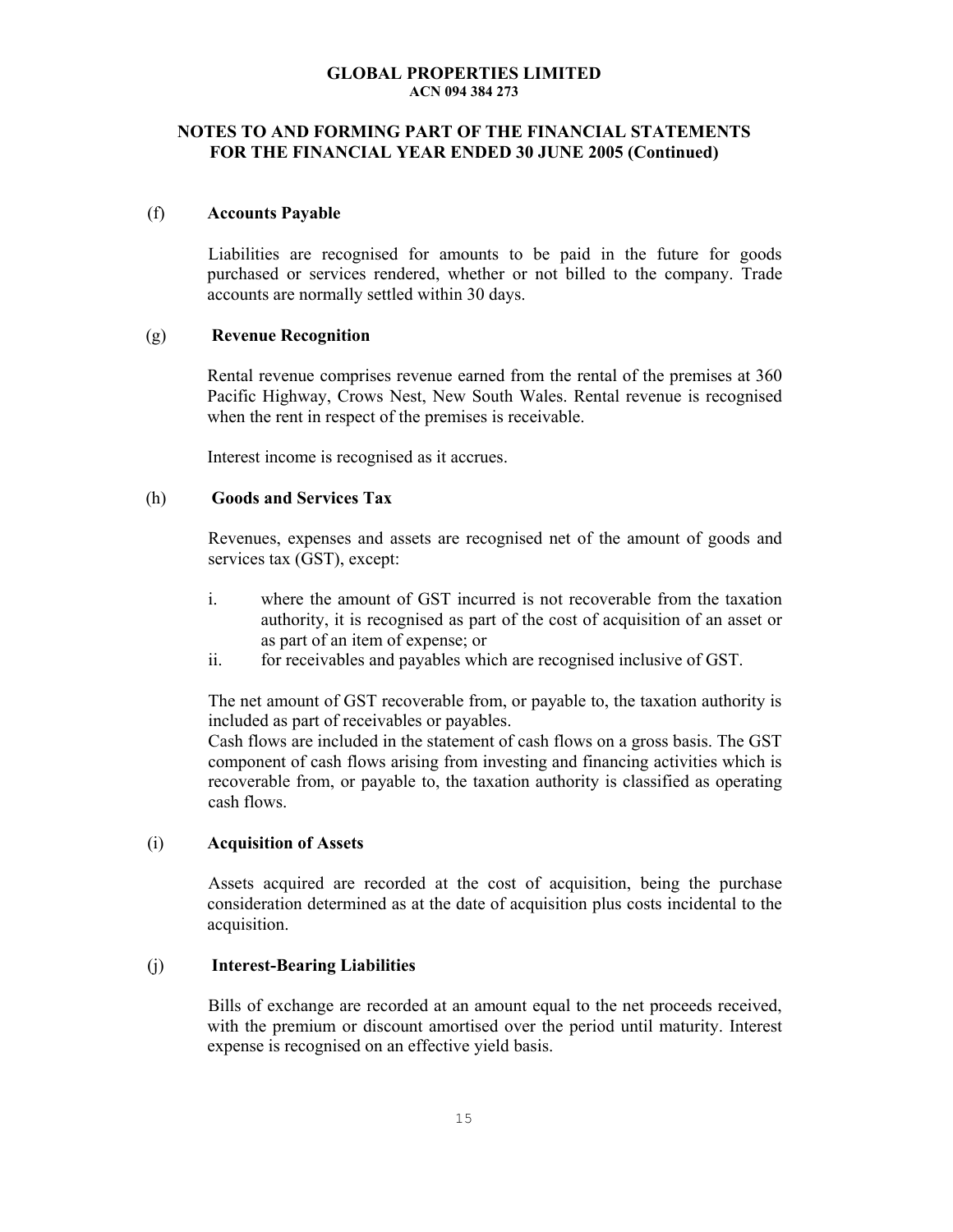## **NOTES TO AND FORMING PART OF THE FINANCIAL STATEMENTS FOR THE FINANCIAL YEAR ENDED 30 JUNE 2005 (Continued)**

## (j) **Interest-Bearing Liabilities (Cont)**

Bank loans and other loans are recorded at an amount equal to the net proceeds received. Interest expense is recognised on an accrual basis. Ancillary costs incurred in connection with the arrangement of borrowings are expensed as incurred.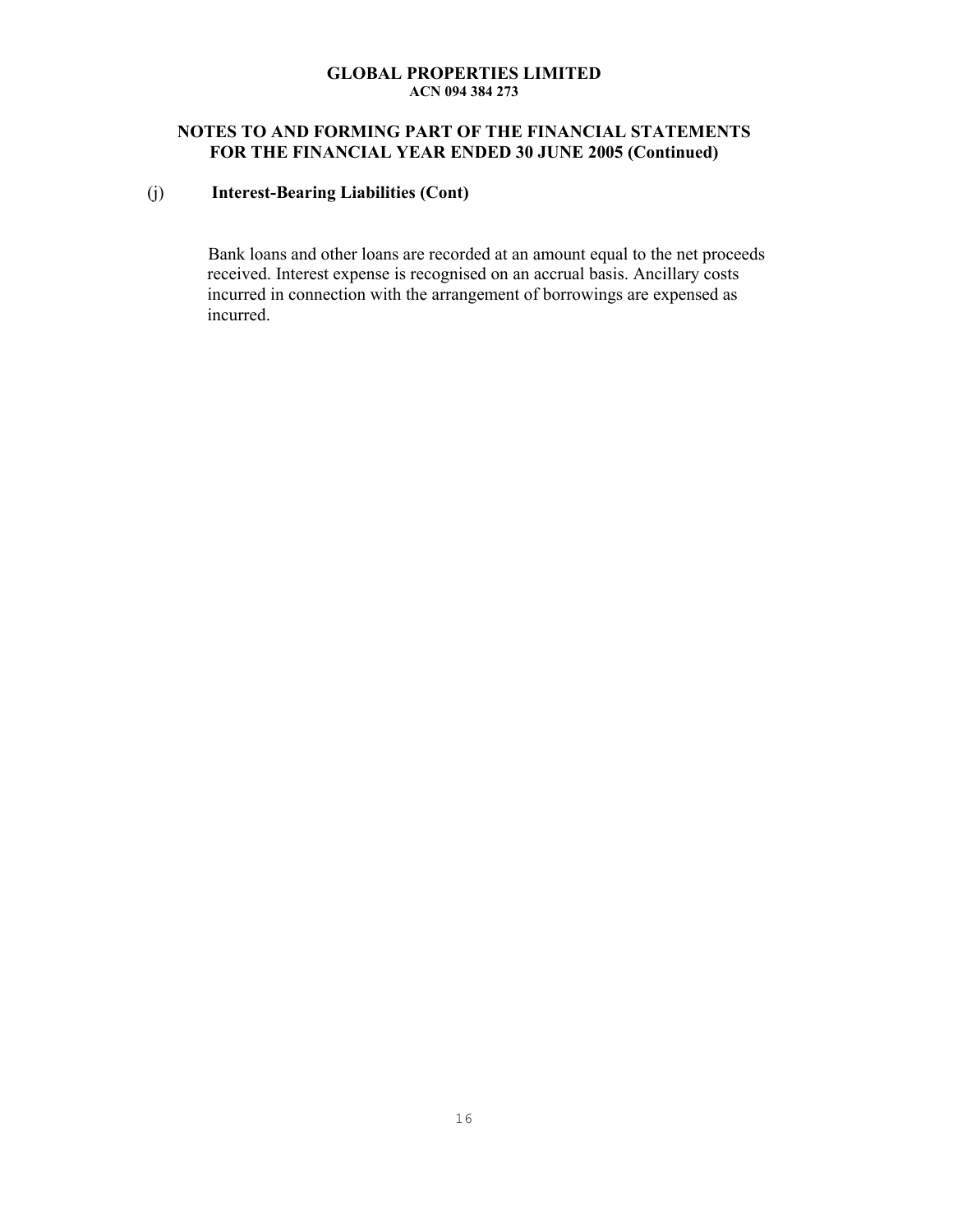## **NOTES TO AND FORMING PART OF THE FINANCIAL STATEMENTS FOR THE FINANCIAL YEAR ENDED 30 JUNE 2005 (Continued)**

|    |                                                                                                                                                                    | 2005<br>\$          | 2004<br>\$ |
|----|--------------------------------------------------------------------------------------------------------------------------------------------------------------------|---------------------|------------|
| 2. | <b>Profit/(Loss) from Ordinary Activities</b>                                                                                                                      |                     |            |
|    | Profit/(loss) from Ordinary Activities before<br>income tax includes the following items of revenue and expense:                                                   |                     |            |
|    | (a) Operating Revenue                                                                                                                                              |                     |            |
|    | Rental income                                                                                                                                                      | 80,683              |            |
|    | Interest received – other entities                                                                                                                                 | 63,382              |            |
|    | Total revenue                                                                                                                                                      | 144,065             |            |
|    | (a) Operating expenses                                                                                                                                             |                     |            |
|    | Directors fees                                                                                                                                                     | 22,500              |            |
|    | Borrowing costs                                                                                                                                                    | 8,324               |            |
|    | Formation expenses                                                                                                                                                 | 2,000               |            |
|    | Interest paid – other entities                                                                                                                                     | 35,911              |            |
| 3. | <b>Income tax</b>                                                                                                                                                  |                     |            |
|    | (a) The prima facie income tax expense on pre-<br>tax accounting profit /(loss) reconciles to the<br>income tax expense in the financial statements<br>as follows: |                     |            |
|    | Profit /(loss) from ordinary activities<br>Income tax expense calculated at 30%                                                                                    | (29,980)<br>(8,994) |            |
|    | Future income tax benefit of tax loss and<br>timing differences not bought to account – refer<br>Note $3(b)$<br>Income tax attributable to operating loss          | 8,994               |            |
|    | Future income tax benefit of tax losses not<br>bought to account – refer Note $3(b)$                                                                               | 431                 |            |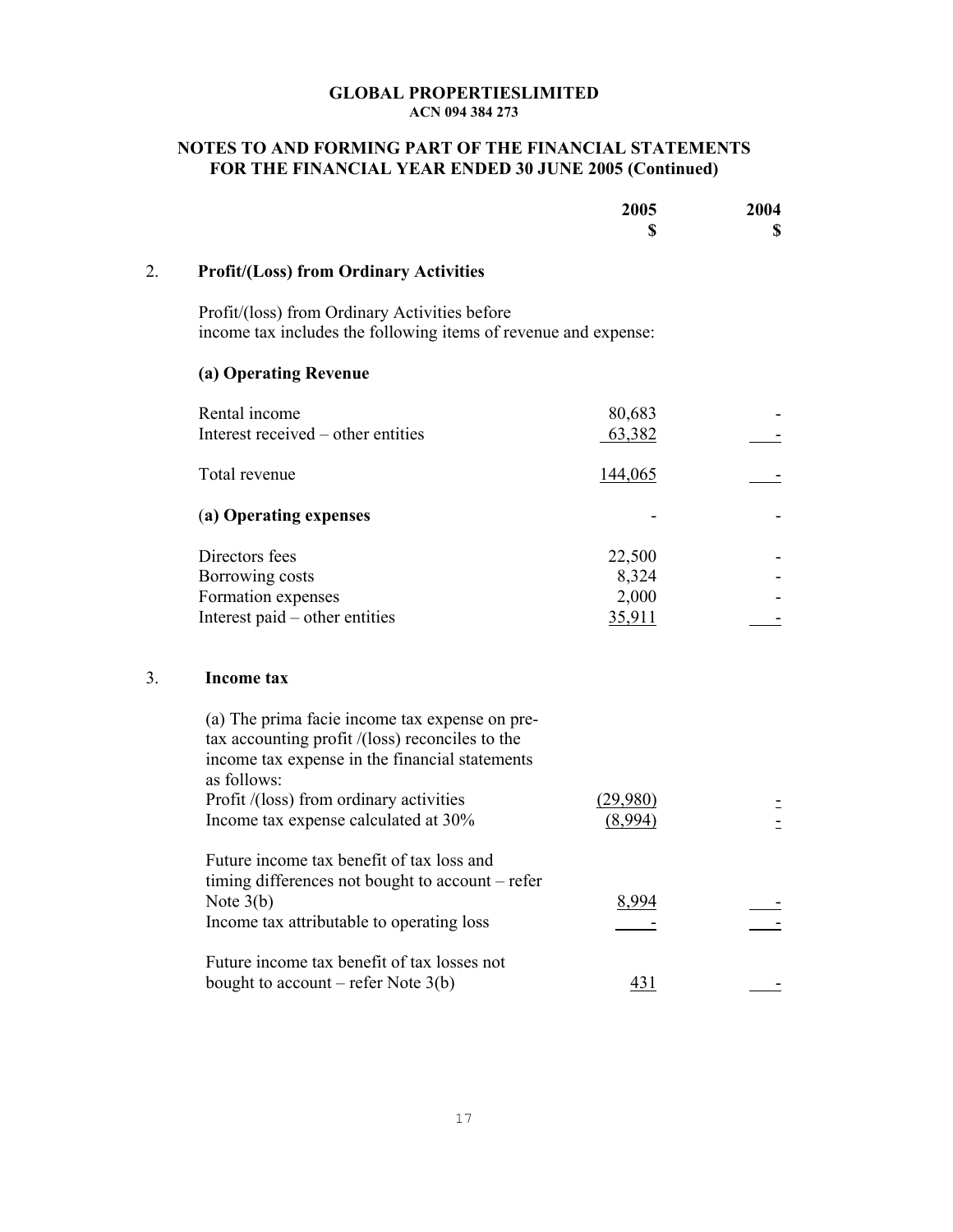## **NOTES TO AND FORMING PART OF THE FINANCIAL STATEMENTS FOR THE FINANCIAL YEAR ENDED 30 JUNE 2005 (Continued)**

| 2005    | 2004        |
|---------|-------------|
| ጣ<br>۱D | $\mathbf S$ |

### 3. **Income tax (Cont)**

(b) The taxation benefits of tax losses not bought to account will only be obtainable if:

(i) assessable income is derived of a nature and of an amount sufficient to enable the benefit from the deductions to be realised;

(ii) conditions for deductibility imposed by the law are complied with; and

(iii) no changes in tax legislation adversely affect the realisation of the benefits from the deductions.

## 4. **Earnings per Share**

| Basic earnings (loss) per share            | (0.004)   |  |
|--------------------------------------------|-----------|--|
| Weighted average number of ordinary shares | 8,416,563 |  |

(a) Earnings used in the calculation of basic earnings per share are the same as the net profit (loss) in the statement of financial performance.

## 5. **Remuneration of auditors**

|    | Audit or review of the financial report – Lowy<br>Wilcock & Company | 4,000          |    |
|----|---------------------------------------------------------------------|----------------|----|
| 6. | Cash                                                                |                |    |
|    | Cash on hand and at bank                                            | 2,000,000      | 25 |
| 7. | <b>Receivables</b>                                                  |                |    |
|    | Prepayments<br>Trade debtors                                        | 8,729<br>8,332 |    |
|    |                                                                     | 17,061         |    |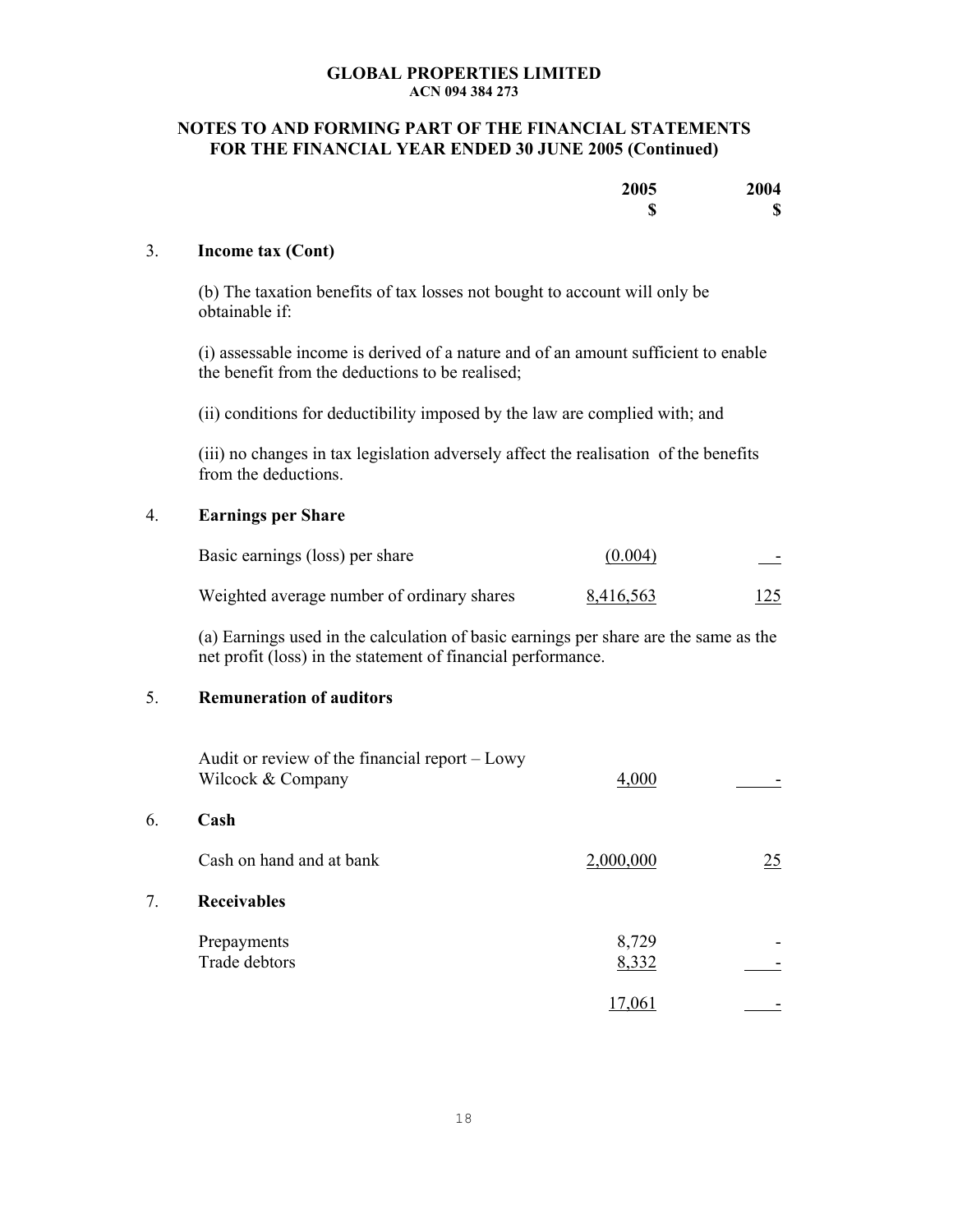## **NOTES TO AND FORMING PART OF THE FINANCIAL STATEMENTS FOR THE FINANCIAL YEAR ENDED 30 JUNE 2005 (Continued)**

|     |                                                                                                                                                                                                                                                                                                                                                        | 2005<br>\$                          | 2004<br>S      |
|-----|--------------------------------------------------------------------------------------------------------------------------------------------------------------------------------------------------------------------------------------------------------------------------------------------------------------------------------------------------------|-------------------------------------|----------------|
| 8.  | <b>Other financial assets</b>                                                                                                                                                                                                                                                                                                                          |                                     |                |
|     | Current<br>Shares in listed entities – at lower of cost and<br>net realisable value<br>Quoted market value of shares in listed<br>companies                                                                                                                                                                                                            | 2,000<br>3,600                      |                |
| 9.  | <b>Investment Property</b>                                                                                                                                                                                                                                                                                                                             |                                     |                |
| 10. | Strata Title commercial property<br>Balance at 30 June 2004<br><b>Additions</b><br>Balance at 30 June 2005<br>Current value of Strata Title Commercial<br>Property<br>Value of the strata title commercial property determined in accordance with a<br>directors valuation at balance date.<br><b>Intangible Asset</b><br>Formation expenses – at cost | 1,996,737<br>1,996,737<br>2,000,000 | 2,000          |
|     |                                                                                                                                                                                                                                                                                                                                                        |                                     |                |
| 11. | <b>Payables</b>                                                                                                                                                                                                                                                                                                                                        |                                     |                |
|     | Current<br>Trade payables and accruals<br>Unsecured loan - director related entity                                                                                                                                                                                                                                                                     | 13,628<br>13,628                    | 2,000<br>2,000 |
|     | The payables are non interest bearing                                                                                                                                                                                                                                                                                                                  |                                     |                |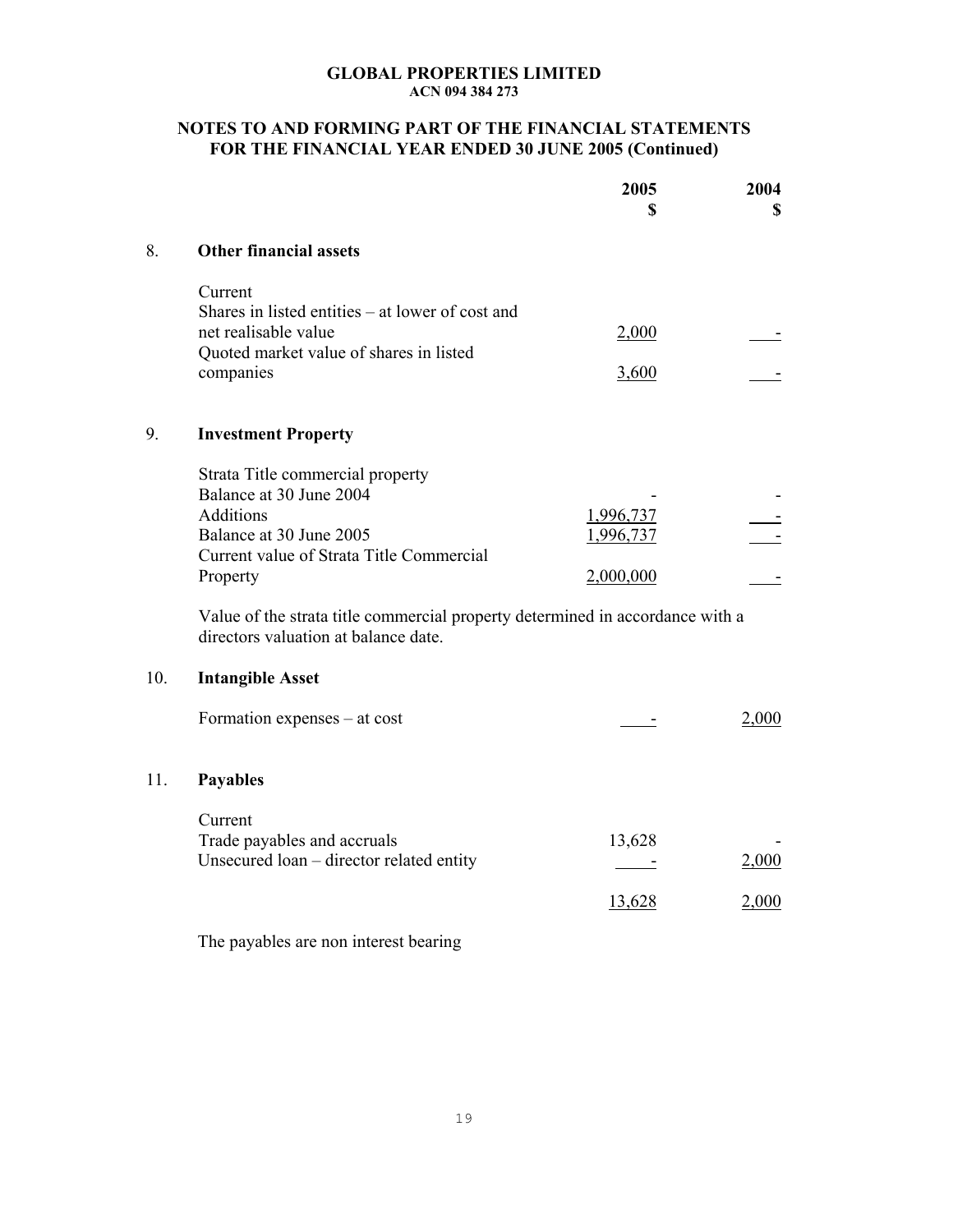## **NOTES TO AND FORMING PART OF THE FINANCIAL STATEMENTS FOR THE FINANCIAL YEAR ENDED 30 JUNE 2005 (Continued)**

|     |                                     | 2005<br>\$ | 2004 |
|-----|-------------------------------------|------------|------|
| 12. | <b>Interest-bearing liabilities</b> |            |      |
|     | Current                             |            |      |
|     | Commercial bill facility – secured  | 900,000    |      |
|     | Financing arrangements              |            |      |
|     | Total facilities available          | 900,000    |      |
|     | Facilities utilised at balance date | 900,000    |      |
|     | Facilities not used at balance date |            |      |

The commercial bills are denominated in Australian dollars. The commercial bill facility of \$900,000 is a committed facility secured by a registered first mortgage against the strata title property. The \$900,000 commercial bill facility expires on 21 December 2007. The average weighted interest rate on the interest bearing liabilities was 7.26% (2004 – Nil)

## 13. **Contributed Equity**

Issued and paid up Capital

| Balance at the beginning of the financial         |               |               |
|---------------------------------------------------|---------------|---------------|
| year                                              |               |               |
| Fully paid Ordinary shares                        | 25            | 25            |
| Add                                               |               |               |
| Prospectus issue at 20 cents each for cash        | 3,200,000     |               |
| Balance at the end of the financial year          | 3,200,025     | 25            |
|                                                   |               |               |
| <b>Fully paid Ordinary Shares</b>                 | <b>Number</b> | <b>Number</b> |
|                                                   |               |               |
| Balance at the beginning of the financial<br>year | 125           | 125           |
| Prospectus issue at 20 cents each for cash        | 16,000,000    |               |

Fully paid ordinary shares carry one vote per share and carry the rights to dividends.

## 14. **Accumulated losses**

| Balance at the beginning of the financial year | -        | - |
|------------------------------------------------|----------|---|
| Net loss for the year                          | (29,980) | - |
| Balance at the end of the financial year       | (29,980) | - |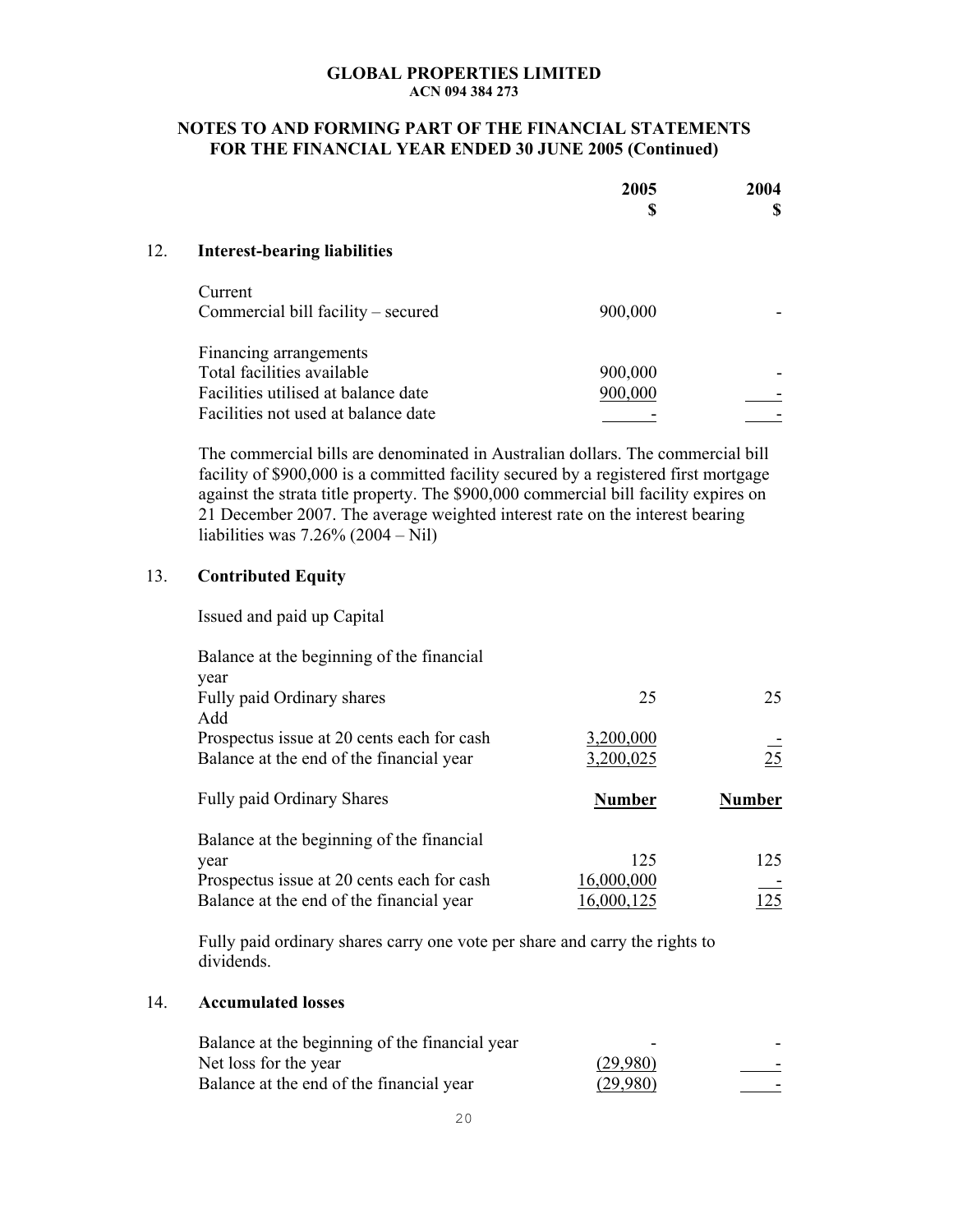## **NOTES TO AND FORMING PART OF THE FINANCIAL STATEMENTS FOR THE FINANCIAL YEAR ENDED 30 JUNE 2005 (Continued)**

| 2005    | 2004                      |
|---------|---------------------------|
| ⋒<br>۱D | $\boldsymbol{\mathsf{S}}$ |

### 15. **Notes to the Statement of Cash Flows**

(a) Reconciliation of cash

For the purposes of the statement of cash flows, cash includes cash on hand and at call deposits with banks or financial institutions, investments in money market instruments maturing within less than 2 months. Cash at the end of the financial year as shown in the statement of cash flows is reconciled to the related items in the statement of financial position as follows:

| ∵ash | 2,067,875 | 25 |
|------|-----------|----|
|      |           |    |

(b) Reconciliation of loss from ordinary activities after related income tax to net cash flows from operating activities

| Operating loss from ordinary activities after<br>related income tax | (29,980)  |  |
|---------------------------------------------------------------------|-----------|--|
| Changes in assets and liabilities                                   |           |  |
| (Increase)/ decrease in assets                                      |           |  |
| Current receivables                                                 | (17,061)  |  |
| Intangible assets                                                   | 2,000     |  |
| Increase /(decrease) in liabilities                                 |           |  |
| Current trade payables                                              | 13,628    |  |
| Net cash (used) in operating activities                             | (31, 413) |  |

#### 16. **Related Party Transactions**

(a) Directors

The Directors of Global Properties Limited in office during the year were Fred Bart, Ian Dennis and Cheryl Bart

#### (b) Directors' Shareholdings

| Fred Bart   | 5,000,075 |
|-------------|-----------|
| Ian Dennis  | 500,050   |
| Cheryl Bart | 500,000   |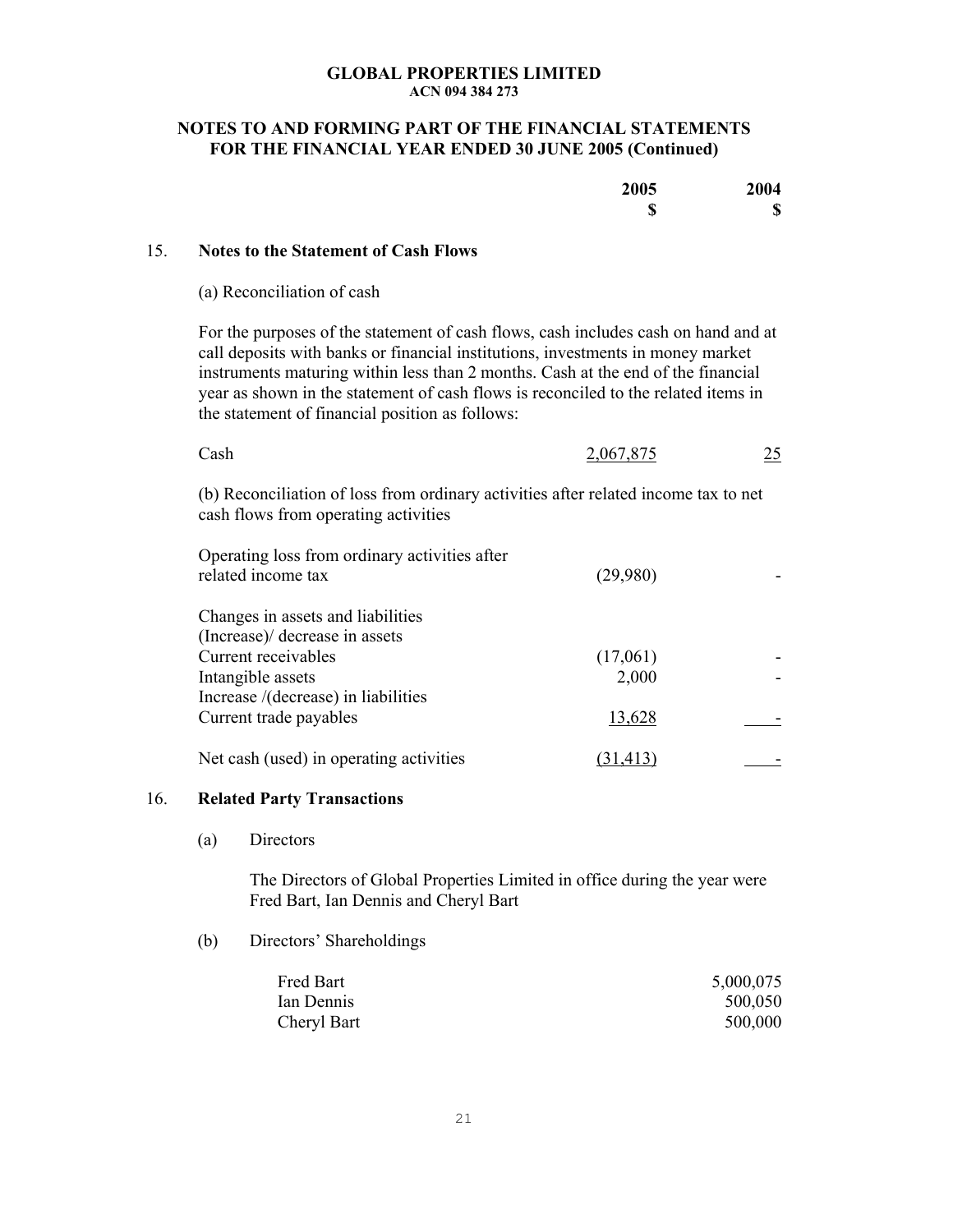## **NOTES TO AND FORMING PART OF THE FINANCIAL STATEMENTS FOR THE FINANCIAL YEAR ENDED 30 JUNE 2005 (Continued)**

| 2005 | 2004   |
|------|--------|
| w    | 4<br>J |

## 16. **Related Party Transactions (Cont)**

(c) Transactions with related entities

4F Investments Pty Limited is a company associated with Mr Fred Bart, a director, and provided a loan of \$2,000 to pay for the incorporation of the Company and \$133,000 for the deposit on the Crows Nest property as disclosed in the Prospectus. The loans were repaid on 20 December 2004 following the close of the capital raising. The loans were interest free and the maximum amount outstanding during the year was \$135,000.

## 17. **Directors Remuneration**

The specified directors of Global Properties Limited during the year were:

Mr Fred Bart (Chairman, Non-executive) Mr Ian Dennis (Non-executive) Ms Cheryl Bart (Non executive)

There were no specified executives of Global Properties Limited during the year.

Specified directors' remuneration

| <b>Directors</b> | Primary               | Post              | <b>Equity</b>  | <b>Total</b> |
|------------------|-----------------------|-------------------|----------------|--------------|
| 2005             | <b>Directors fees</b> | Employment        | <b>Options</b> |              |
|                  |                       |                   |                |              |
| Mr Fred Bart     | 7,500                 |                   |                | 7,500        |
| Mr Ian Dennis    | 7,500                 |                   |                | 7,500        |
| Ms Cheryl Bart   | 7,500                 |                   |                | 7,500        |
|                  | 22,500                |                   |                | 22,500       |
| <b>Directors</b> | <b>Primary</b>        | Post              | <b>Equity</b>  | <b>Total</b> |
| 2004             | <b>Directors fees</b> | <b>Employment</b> | <b>Options</b> |              |
|                  |                       |                   |                |              |
| Mr Fred Bart     |                       |                   |                |              |
| Mr Ian Dennis    |                       |                   |                |              |
| Ms Cheryl Bart   |                       |                   |                |              |
|                  |                       |                   |                |              |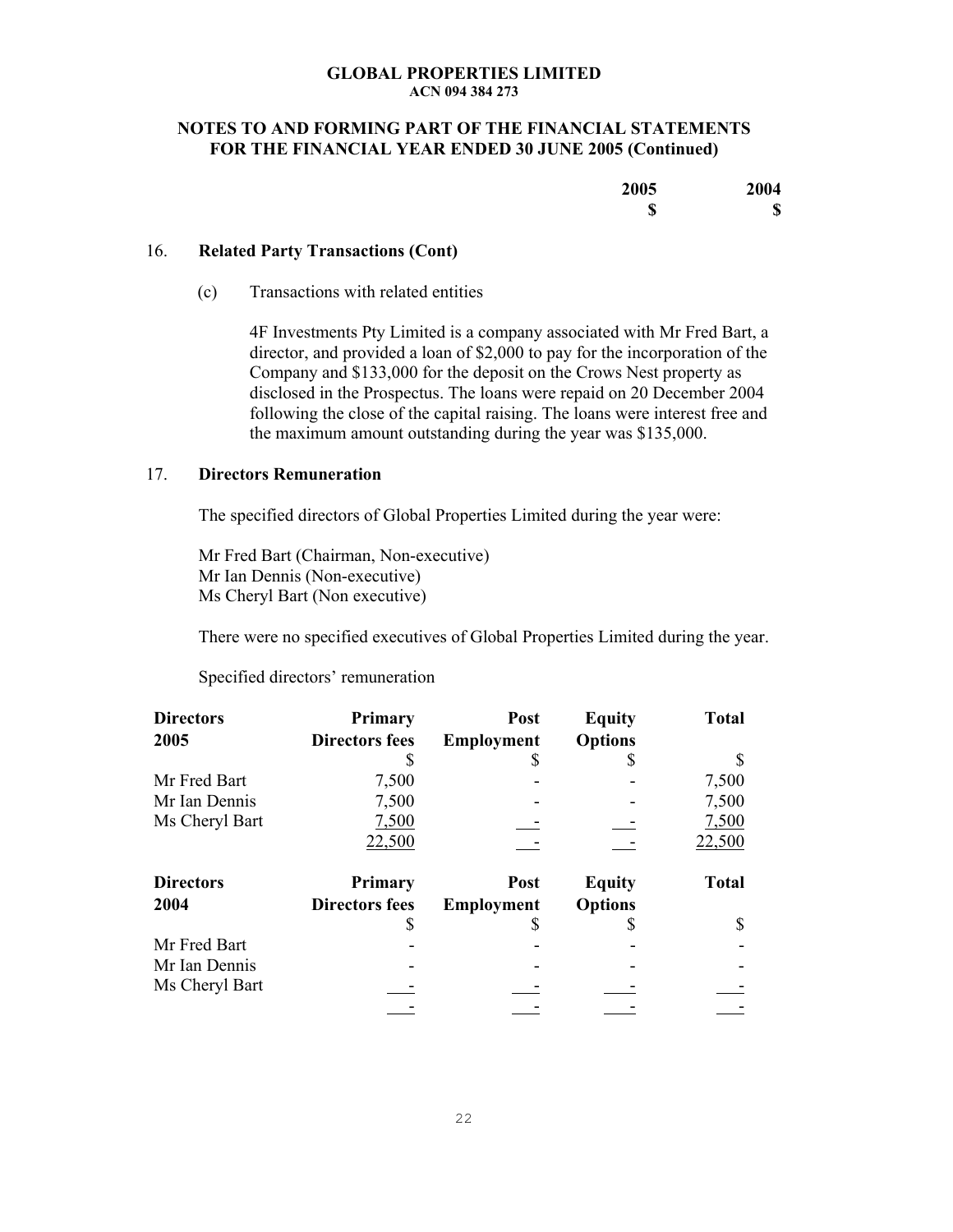## **NOTES TO AND FORMING PART OF THE FINANCIAL STATEMENTS FOR THE FINANCIAL YEAR ENDED 30 JUNE 2005 (Continued)**

| 2005    | 2004        |
|---------|-------------|
| œ<br>۱D | $\mathbf S$ |

### 18. **Segment Information**

The company operates within the one geographic segment being Australia and has all its assets in the investment sector.

## 19. **Impact of adopting AASB equivalents to IASB Standards**

Global Properties Limited has commenced transitioning its accounting policies and financial reporting from current Australian Standards to Australian equivalents of International Financial Reporting Standards (IFRS). The company has allocated internal resources and engaged expert consultants to perform diagnostics and conduct impact assessments to isolate key areas that will be impacted by the transition to IFRS. As Global Properties has a 30 June year end, priority has been given to considering the preparation of an opening balance sheet in accordance with AASB equivalents to IFRS as at 1 July 2004. This will form the basis of accounting for Australian equivalents of IFRS in the future, and is required when Global Properties prepare its first fully IFRS compliant financial report for the year ended 30 June 2006. As the company was not operating at the 1 July 2004, there will be no changes to the comparative financial figures as a result of the adoption of IFRS. Set out below are the key areas where accounting policies will change and may have an impact on the financial report of Global Properties Limited. At this stage the company has not been able to reliably quantify the impacts on the financial report.

#### **(a) Investment property**

Global Properties Limited has a property qualifying as an investment property which is shown as a non current asset. Under A-IFRS the directors have elected to measure the investment property at fair value with any changes in fair value recognised in profit and loss.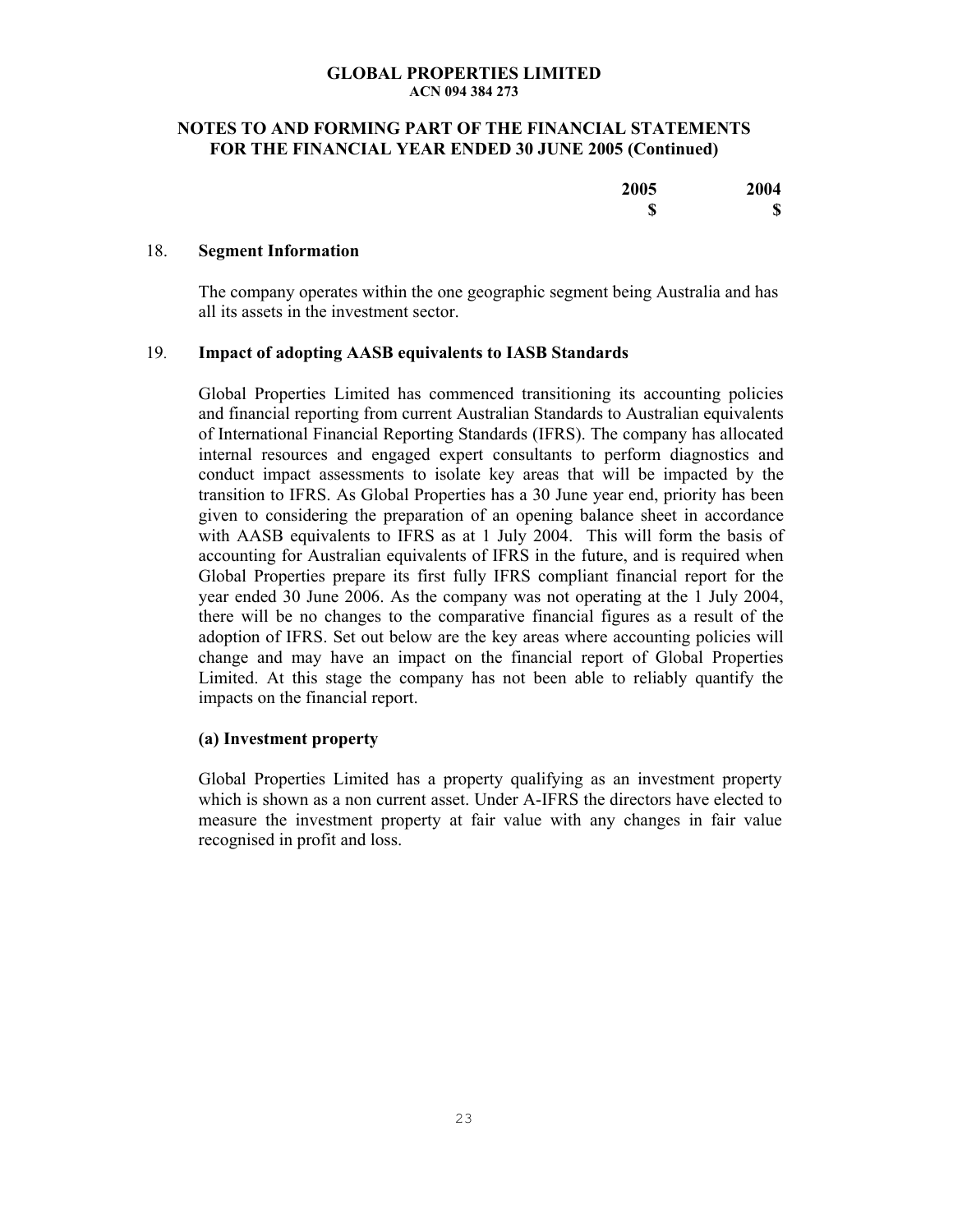## **NOTES TO AND FORMING PART OF THE FINANCIAL STATEMENTS FOR THE FINANCIAL YEAR ENDED 30 JUNE 2005 (Continued)**

| 2005 | 2004 |
|------|------|
| ጣ    | 4    |
| ۱D   | D    |

### 20. **Financial Instruments**

#### **(a) Interest Rate Risk**

The company's exposure to interest rate risk, which is the risk that a financial instrument's value will fluctuate as a result of changes in market interest rates and the effective weighted average interest rates on classes of financial asset and financial liabilities, is as follows:

Cash assets totalling \$2,067,875 (2004 - \$25) have a weighted floating interest rate of  $5.70\%$  (2004 – Nil%). Bank loans totalling \$900,000 (2004 -Nil) have a weighted average floating interest rate of 7.26% (2004 – Nil)

Other receivables, investments, accounts payable, provisions and other financial items are non-interest bearing.

#### **(b) Credit Risk**

The maximum exposure to credit risk, excluding the value of any collateral or other security, at balance date to recognised financial assets is the carrying amount of those assets, net of any provisions for doubtful debts of those assets, as disclosed in the statement of financial position and notes to the financial statements.

Credit risk for derivative financial instruments arises from the potential failure of counterparties to the contract to meet their obligations. The consolidated entity measures credit risk on a fair value basis.

The consolidated entity does not have significant credit risk exposure to any single counterparty or any group of counterparties having similar characteristics.

#### **(c) Net Fair Values**

The net fair value approximates their carrying value.

No financial assets and financial liabilities are readily traded on organised markets in standardised form other than listed equity investments.

The aggregate net fair values and carrying amounts of financial assets and financial liabilities are disclosed in the statement of financial position or in the notes to the financial statements.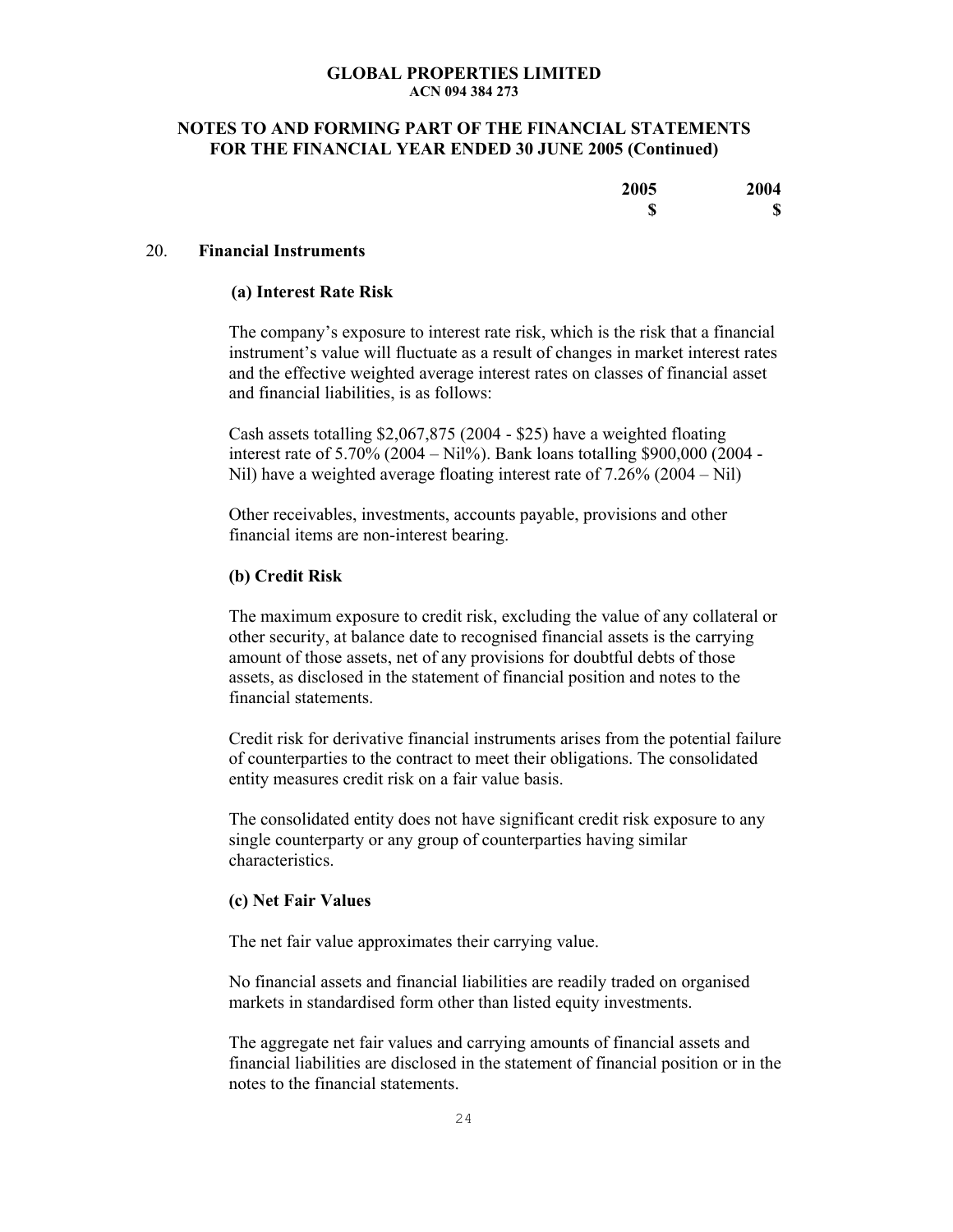## **NOTES TO AND FORMING PART OF THE FINANCIAL STATEMENTS FOR THE FINANCIAL YEAR ENDED 30 JUNE 2005 (Continued)**

## 20. **Financial Instruments (Cont)**

|                                      | 2005<br>Carrying<br>amount | 2005<br>Net fair<br>value | 2004<br>Carrying<br>amount | 2004<br>Net fair<br>value |
|--------------------------------------|----------------------------|---------------------------|----------------------------|---------------------------|
| Financial assets                     |                            |                           |                            |                           |
| Cash<br>Receivables                  | 2,067,875<br>17,061        | 2,067,875<br>17,061       | 25                         | 25                        |
| <b>Financial liabilities</b>         |                            |                           |                            |                           |
| Accounts payable<br>Interest bearing | 13,628                     | 13,628                    | 2,000                      | 2,000                     |
| liabilities                          | 900,000                    | 900,000                   |                            |                           |

## 21. **Additional company information**

Global Properties Limited is a listed public company, incorporated and operating in Australia.

## **Registered Office and Principal place of business**

Suite 2, Level 12 75 Elizabeth Street Sydney NSW 2000 Australia Tel: (02) 9233 3915

The company has no employees.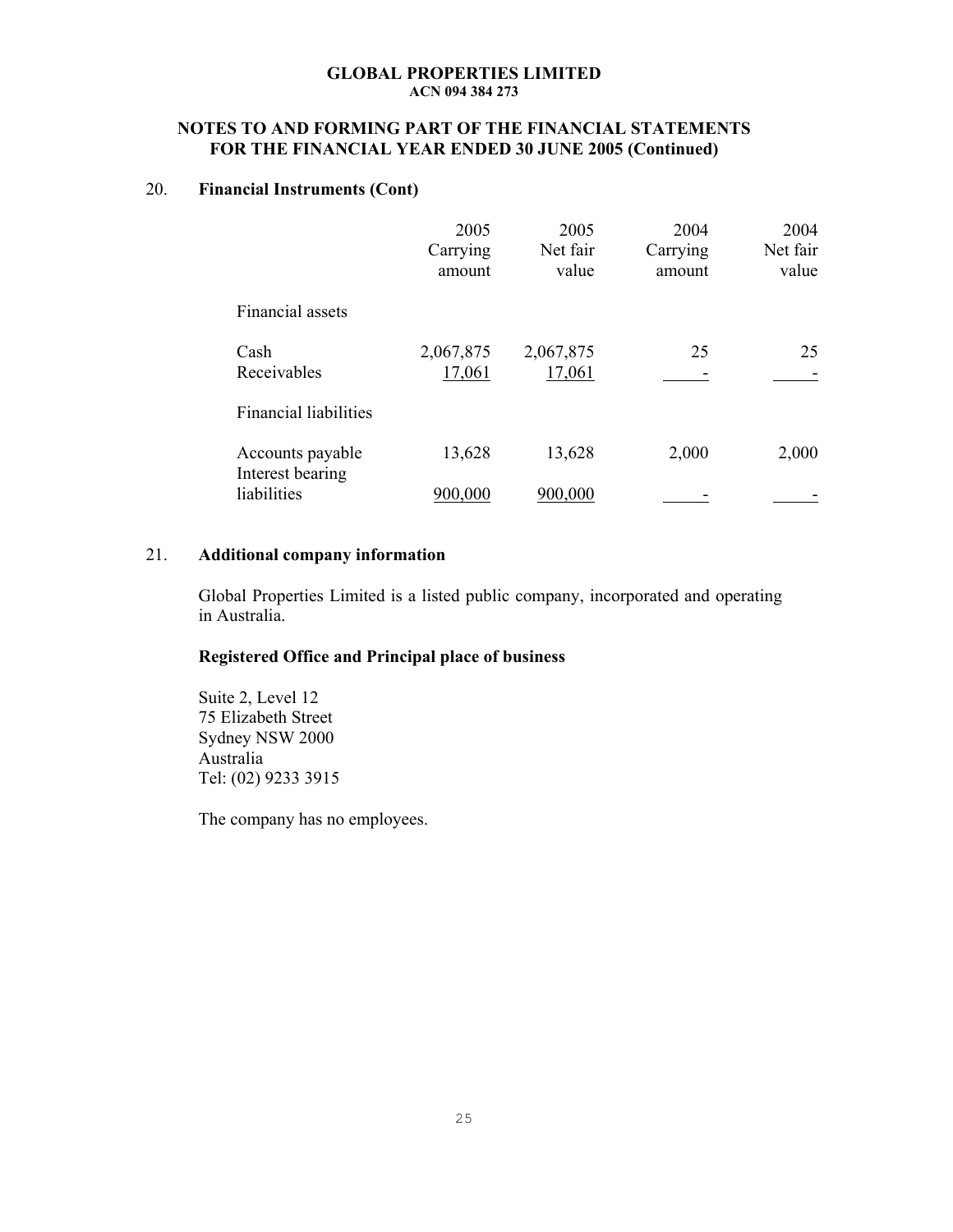## **ASX ADDITIONAL INFORMATION**

Additional information required by the Australian Stock Exchange Listing Rules and not disclosed elsewhere in this report.

## **HOME EXCHANGE**

The Company's ordinary shares are quoted on the Australian Stock Exchange Limited under the trading symbol "GPB". The Home Exchange is Sydney.

## **SUBSTANTIAL SHAREHOLDERS**

At 13 July 2005 the following substantial shareholders were registered:

|                 |           | <b>Ordinary Shares</b> Percentage of total<br><b>Ordinary shares</b> |
|-----------------|-----------|----------------------------------------------------------------------|
| Fred Bart Group | 5,000,075 | 31.25%                                                               |

## **VOTING RIGHTS**

At 13 July 2005 there were 634 holders of fully paid ordinary shares.

Rule 74 of the Company's Constitution stipulates the voting rights of members as follows:

"Subject to any rights or restrictions for the time being attached to any class or classes of shares and to this Constitution:

(a) on a show of hands every person present in the capacity of a Member or a proxy, attorney or representative (or in more than one of these capacities) has one vote; and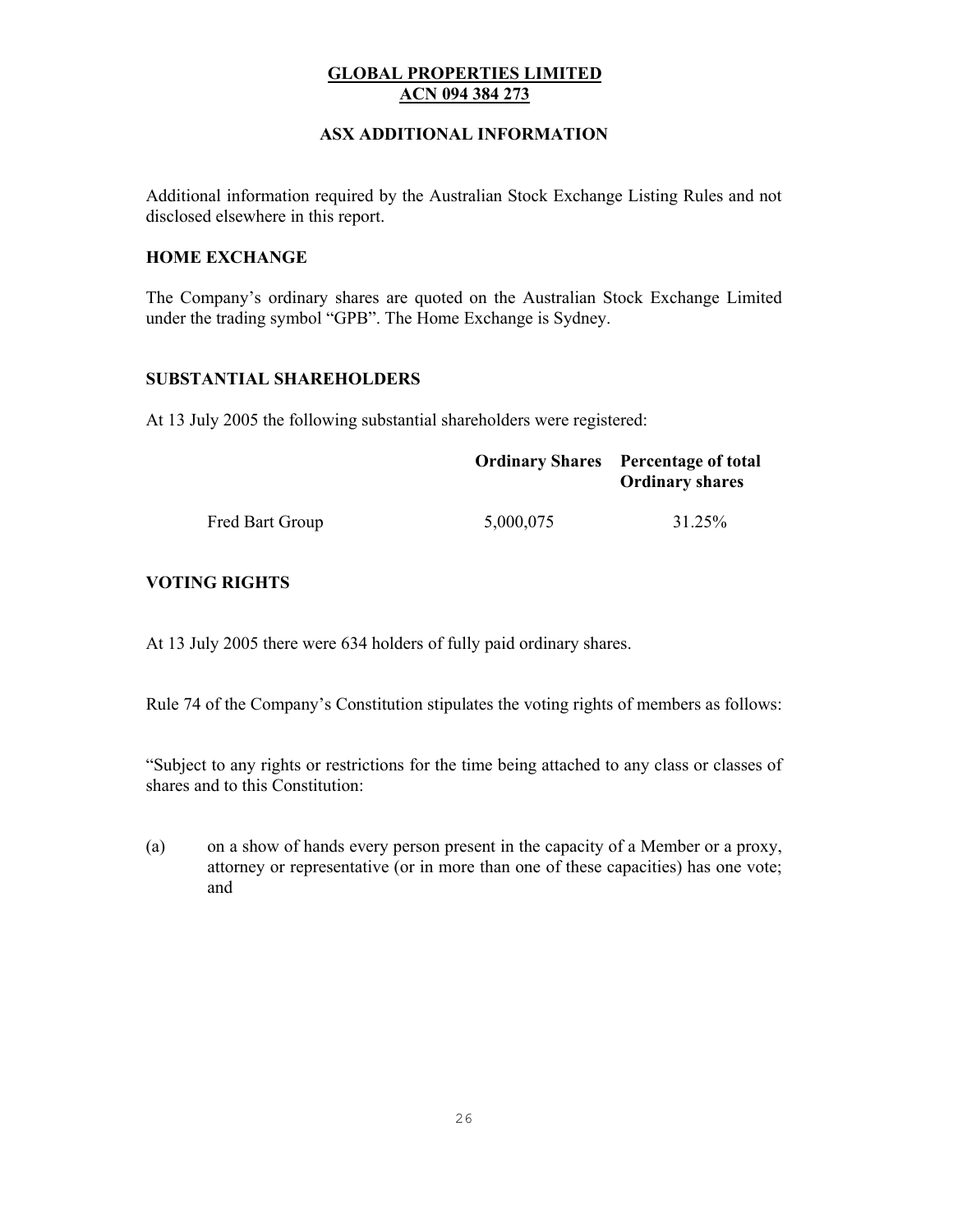## **ASX ADDITIONAL INFORMATION (Cont)**

(b) On a poll every person present who is a Member or proxy, attorney or Representative has member present has:

(i) For each fully paid share that the person holds or represents – one vote; and

(ii) For each share other than a fully paid share that the person holds or represents – that proportion of one vote that the amount paid (not credited) on the shares bears to the total amount paid and payable on the share (excluding amounts credited)."

## **OTHER INFORMATION**

In accordance with Listing Rule 4.10.19, the Company has used the cash and assets in a form readily convertible to cash that it had at the time of admission in a way consistent with its business objectives.

## **DISTRIBUTION OF SHAREHOLDINGS**

At 13 July 2005 the distribution of share and option holdings were:

| Range              | Ordinary<br><b>Shareholders</b> | Number of<br><b>Shares</b> |
|--------------------|---------------------------------|----------------------------|
| $1 - 1,000$        | 18                              | 8,364                      |
| $1,001 - 5,000$    | 49                              | 190,200                    |
| $5,001 - 10,000$   | 449                             | 4,420,750                  |
| $10,001 - 100,000$ | 105                             | 3,660,447                  |
| 100,001 and over   | <u>13</u>                       | 7,720,364                  |
|                    | 634                             | 16,000,125                 |

There were 10 ordinary shareholders with less than a marketable parcel.

There is no current on-market buy-back.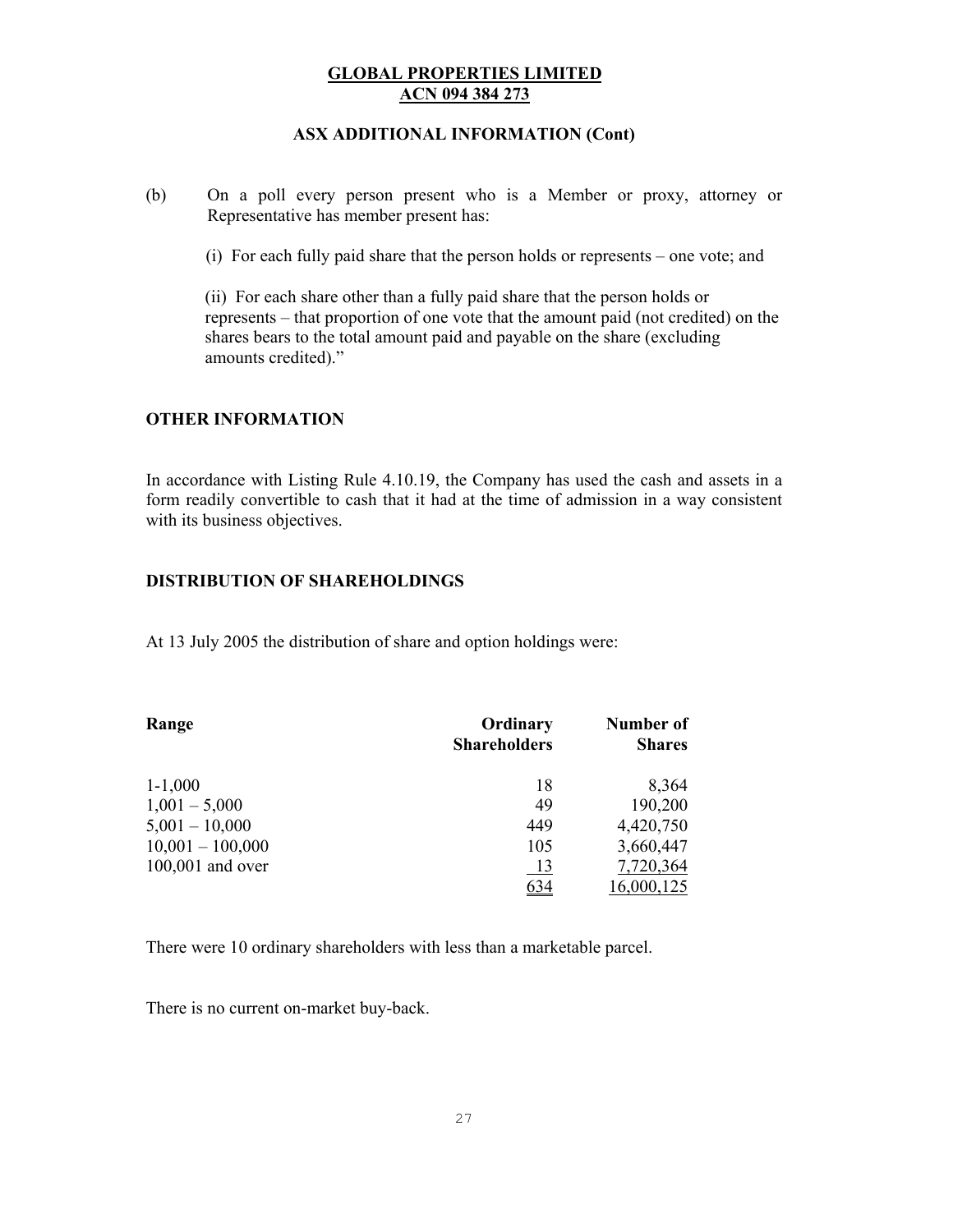## **TWENTY LARGEST ORDINARY SHAREHOLDERS - QUOTED**

At 13 July 2005 the 20 largest ordinary shareholders held 52.89 % of the total issued fully paid quoted ordinary shares of 16,000,125.

| Shareholder                              | <b>Fully Paid</b>      | Percentage |
|------------------------------------------|------------------------|------------|
|                                          | <b>Ordinary Shares</b> | of Total   |
| 1. AWC Nominees Pty Limited              | 3,615,000              | 22.59%     |
| 2. Fred Bart                             | 1,250,000              | 7.81%      |
| 3. Cheryl Bart                           | 500,000                | 3.12%      |
| 4. Matthew James Sachr                   | 360,000                | 2.25%      |
| 5. Brent McCarty, Yvonne McCarty and     |                        |            |
| Zeljan Unkovich                          | 300,000                | 1.87%      |
| 6. Fodiro Pty Limited                    | 272,250                | 1.70%      |
| 7. Dennis Corporate Services Pty Limited | 265,000                | 1.66%      |
| 8. James Bart                            | 250,000                | 1.56%      |
| 9. Nicole Bart                           | 250,000                | 1.56%      |
| 10. Ian Dennis and Caroline Dennis       | 235,000                | 1.47%      |
| 11. Dr Joshua Ehrlich                    | 182,250                | 1.20%      |
| 12. Zolly Palmay                         | 150,000                | $0.94\%$   |
| 13. JP Morgan Nominees Australia Limited | 138,114                | 0.86%      |
| 14.4F Investments Pty Limited            | 135,000                | 0.84%      |
| 15. ANZ Nominees Limited                 | 100,000                | 0.62%      |
| 16. Kale Capital Corporation Limited     | 100,000                | 0.62%      |
| 17. The Plastics Centre Pty Limited      | 100,000                | 0.62%      |
| 18. Schlederer Nominees Pty Limited      | 100,000                | 0.62%      |
| 19. Daniel Trevor Cohen                  | 80,000                 | 0.49%      |
| 20. Leonard Peter Shore                  | 79,753                 | 0.49%      |
|                                          | 8,462,867              | 52.89%     |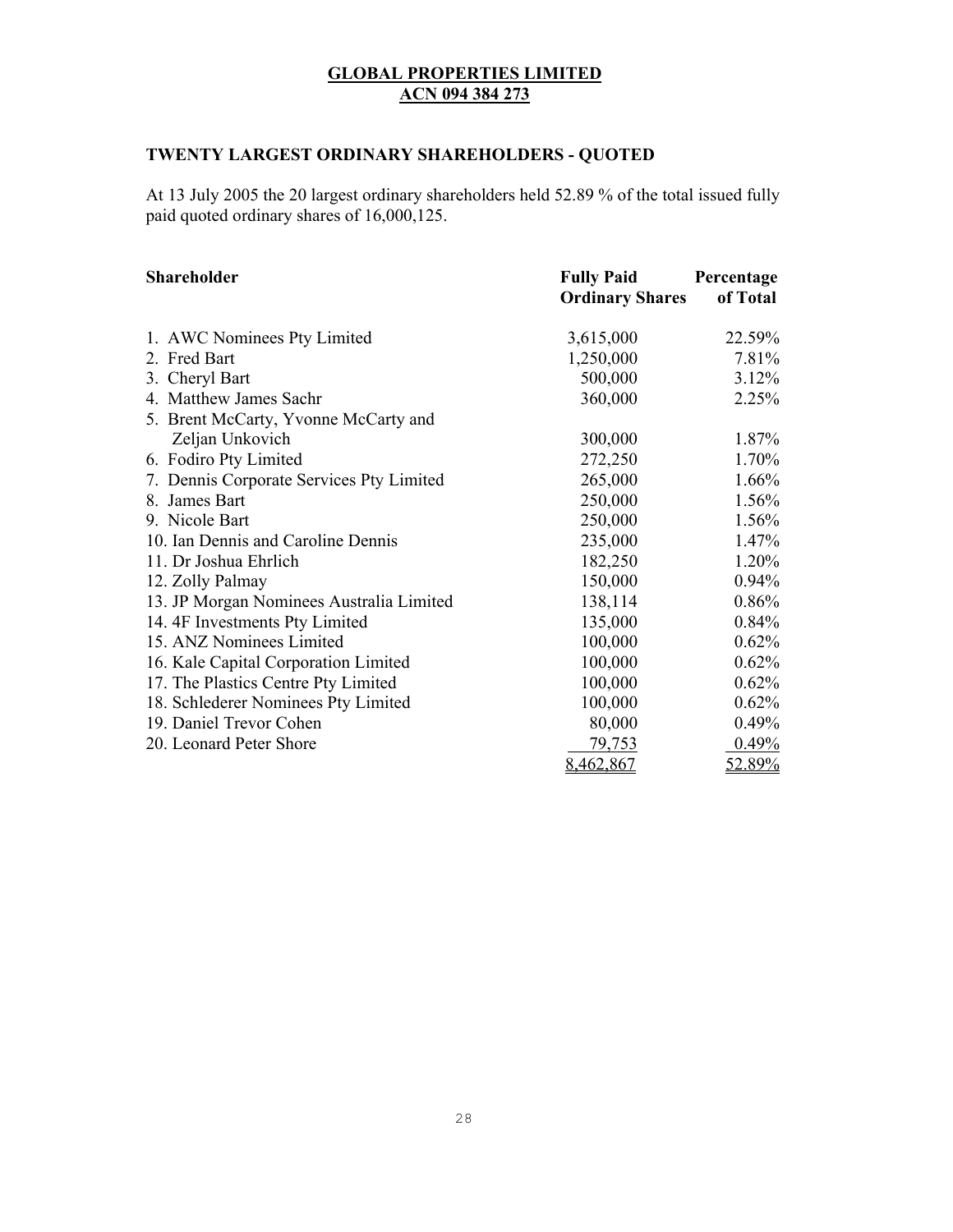## **GLOBAL PROPERTIES LIMITED ACN 094 384 273 CORPORATE GOVERNANCE STATEMENT**

## **Corporate Governance Statement**

The Board of Directors of Global Properties Limited is responsible for the corporate governance of the consolidated entity. The Board guides and monitors the business and affairs of Global Properties Limited on behalf of the shareholders by whom they are elected and to whom they are accountable.

The format of the Corporate Governance Statement has changed in comparison to the previous year due to the introduction of the Australian Stock Exchange Corporate Governance Council's (the "Council's") "Principles of Good Corporate Governance and Best Practice Recommendations". In accordance with the Council's recommendations, the Corporate Governance Statement must now contain certain specific information and must disclose the extent to which the Company has followed the guidelines during the period. Where a recommendation has not been followed, that fact must be disclosed, together with the reasons for the departure. Global Properties Limited's Corporate Governance Statement is now structured with reference to the Corporate Governance Council's principles and recommendations, which are as follows:

| Principle 1.  | Lay solid foundations for management and oversight |
|---------------|----------------------------------------------------|
| Principle 2.  | Structure the Board to add value                   |
| Principle 3.  | Promote ethical and responsible decision making    |
| Principle 4.  | Safeguard integrity in financial reporting         |
| Principle 5.  | Make timely and balanced disclosure                |
| Principle 6.  | Respect the rights of shareholders                 |
| Principle 7.  | Recognise and manage risk                          |
| Principle 8.  | Encourage enhanced performance                     |
| Principle 9.  | Remunerate fairly and responsibly                  |
| Principle 10. | Recognise the legitimate interests of stakeholders |
|               |                                                    |

Global Properties Limited's corporate governance practices were in place throughout the year ended 30 June 2005 and embrace the Council's best practice recommendations which are being put in place as appropriate.

Due to the limitations imposed by size, the Company does not meet Recommendation 4.2 of the Guidelines as the Company does not have a formally constituted audit committee. All Directors of the Company act as the audit committee.

During the current year the Directors will establish a formal risk assessment plan in order to comply with Principle 7.

Additional information regarding the Company's corporate governance policies, its Directors and other relevant information can be found on the Company's website:

www.gloprop.com.au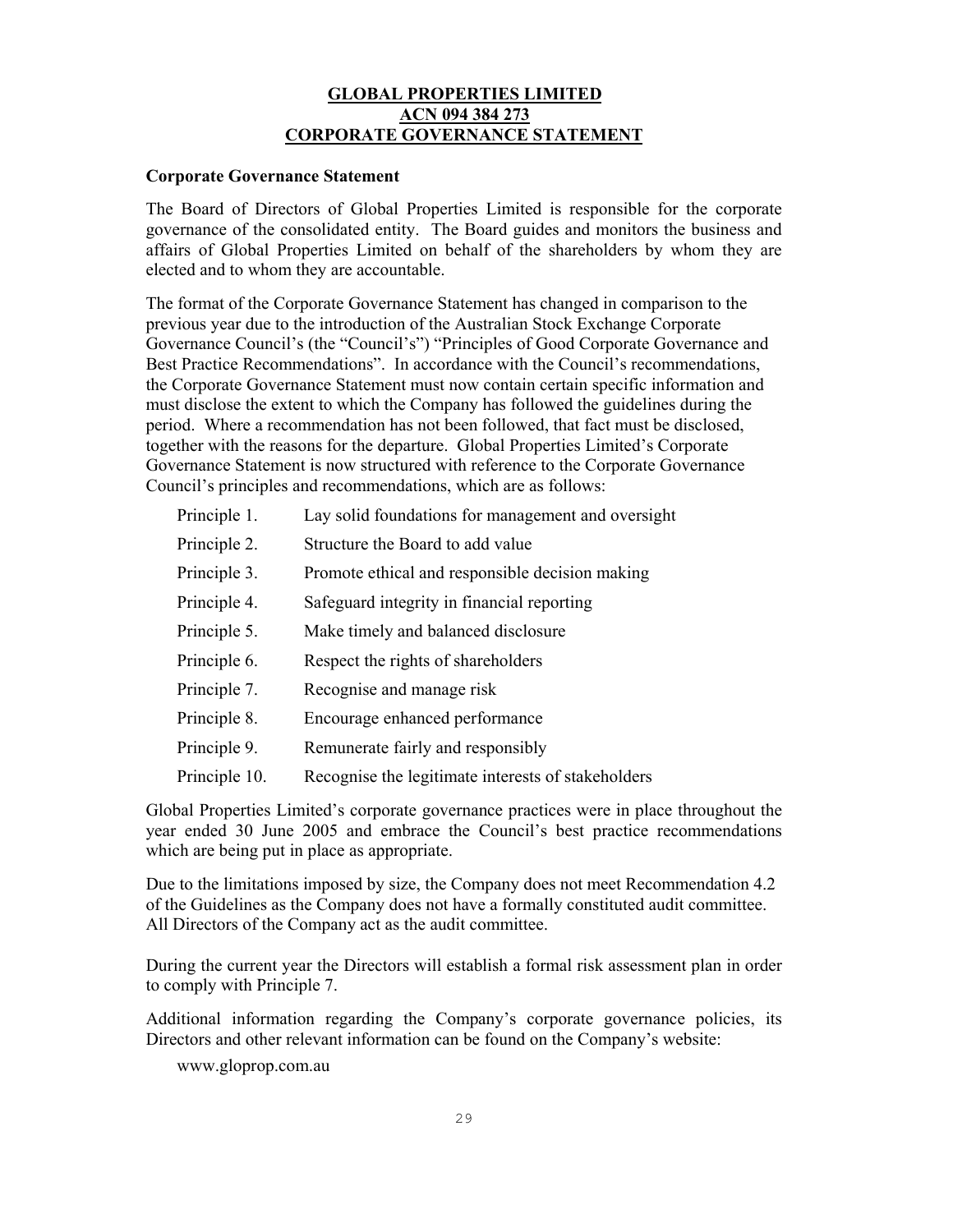## **GLOBAL PROPERTIES LIMITED ACN 094 384 273 CORPORATE GOVERNANCE STATEMENT**

### **Structure of the Board**

The skills, experience and expertise relevant to the position of director held by each Director in office at the date of this Annual Report is included in the Directors' Report on page 2. Directors of Global Properties Limited are considered to be independent when they are independent of management and free from any business or other relationship that could materially interfere with, or could reasonably be perceived to materially interfere with, the exercise of their unfettered and independent judgement.

In the context of director independence, "materiality" is considered from both the Company and individual director perspective. The determination of materiality requires consideration of both quantitative and qualitative elements. An item is presumed to be quantitatively immaterial if it is equal or less than 5 percent of the appropriate base amount. It is presumed to be material (unless there is qualitative evidence to the contrary) if it is equal to or greater than 10 percent of the appropriate base amount. Qualitative factors considered include whether a relationship is strategically important, the competitive landscape, the nature of the relationship and the contractual or other arrangements governing it and other factors which point to the actual ability of the director in question to shape the direction of the Company's loyalty.

In accordance with the definition of independence above, and the materiality thresholds set, the following Directors of Global Properties Limited are considered to be independent:

| Name           | Position               |
|----------------|------------------------|
| Mr. Ian Dennis | Non-executive Director |

There are procedures in place, agreed by the Board, to enable directors, in furtherance of their duties, to seek independent professional advice at the Company's expense.

The term in office held by each Director in office at the date of this report is as follows:

| Name           | Position               | Term in Office |
|----------------|------------------------|----------------|
| Mr Fred Bart   | Non-Executive Chairman | 4 years        |
| Mr. Ian Dennis | Non-Executive Director | 4 years        |
| Ms Cheryl Bart | Non-Executive Director | 3 years        |

For additional details regarding board appointments, please refer to the Company's website.